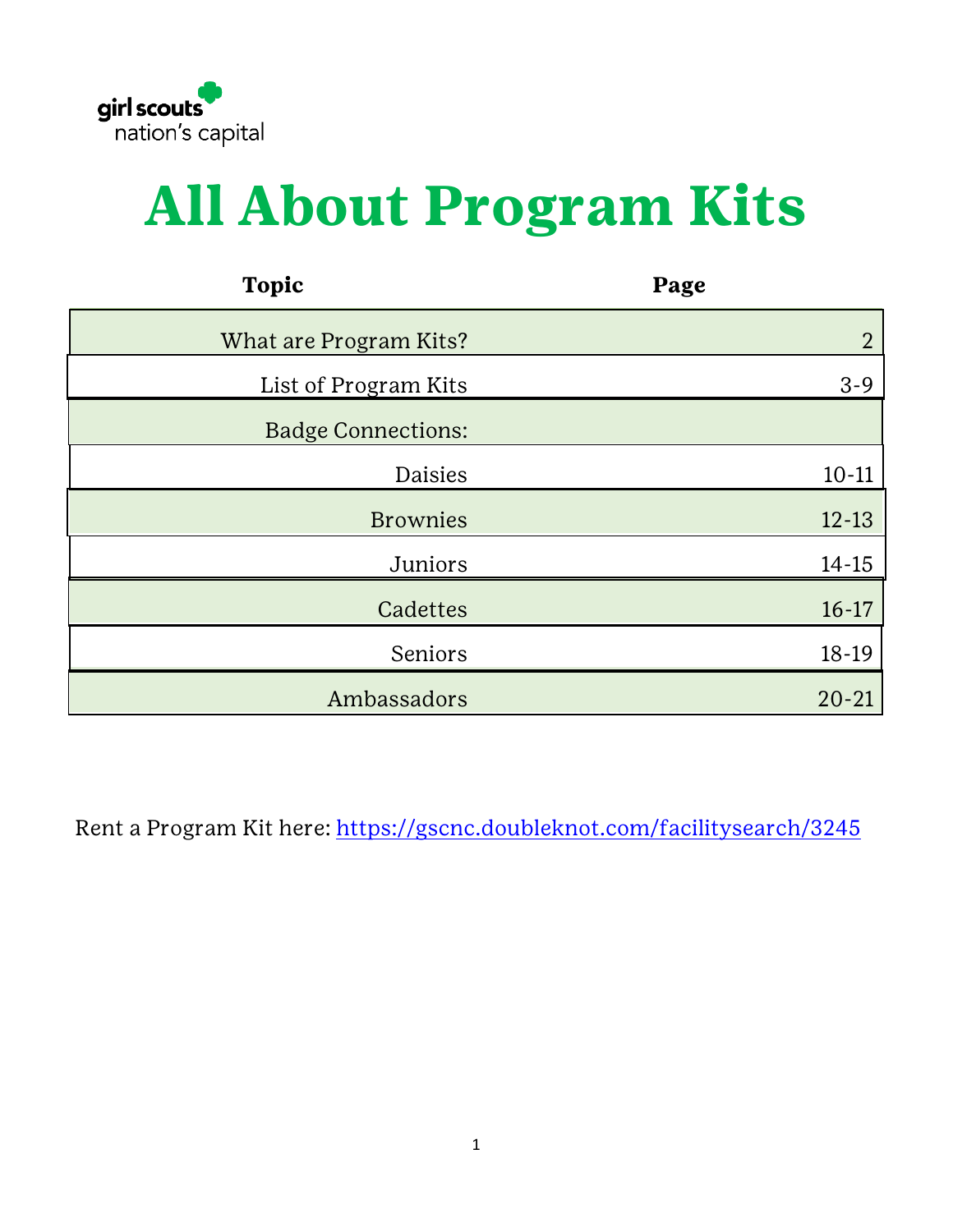#### What are Program Kits?

<span id="page-1-0"></span>Take the stress out of planning troop meetings or events with a Program Kit! Program Kits are fun, age-appropriate resources and are available for varied subjects such as STEM, Journeys, the environment, teamwork, and healthy living. Each kit is designed to serve a troop of 10-16 girls but can be modified to accommodate larger groups. Nation's Capital Program Kits are available to borrow at minimal cost to leaders and can be delivered to any council office for pickup (some are free). Many kits help girls complete badges!

Kits are adaptable and can be used once or over a series of meetings or camp days, providing enriching activities for Girl Scouts in a variety of settings. Included leader guides walk you through the activities. Most kits contain the non-consumable supplies for four to eight 30-45 minute related activities. Descriptions of available kits are listed on the following pages.

Leaders should **request kits at least 3 weeks in advance** of the anticipated pickup date **using the online reservation system** found at [www.gscnc.org](http://www.gscnc.org/) (About>Our Program>Kits and Patches). Requests are filled on a first-come, first-served basis. Materials may not be available for all dates.

For the most updated information on **kits, patch programs, and other activities**, visit [www.gscnc.org](http://www.gscnc.org/)**.**

For further questions, contact the Program Specialist who works with kits by emailing emercurio@gscnc.org or calling 202-274-3311.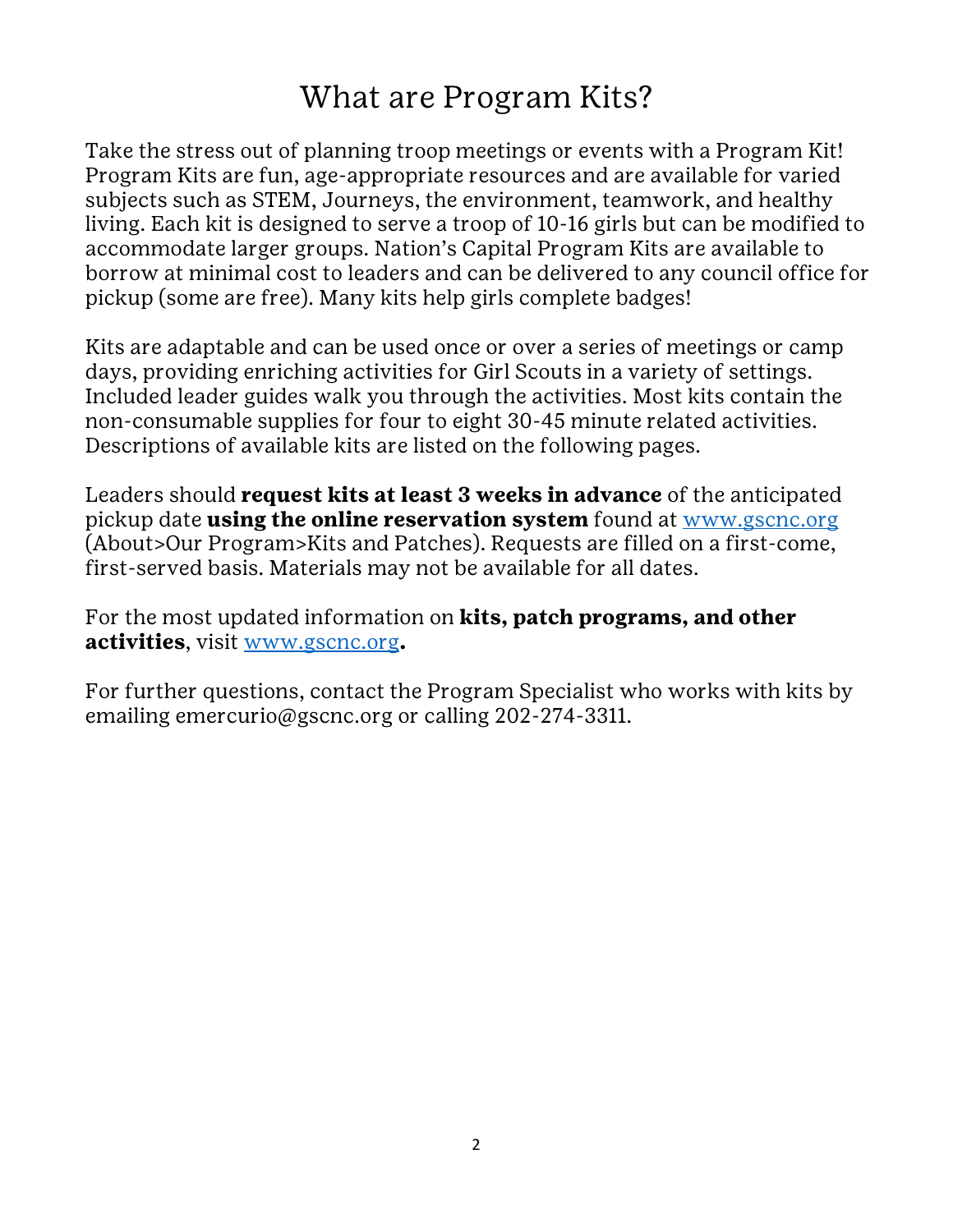## **List of Program Kits**

<span id="page-2-0"></span>To reserve a kit, please use the reservation system link found on the Kits and Patches webpage at [www.gscnc.org.](http://www.gscnc.org/)

|                                                                                                                                                                                                                                                                                                                                     |                                                                                                                                                                                                                                                                                                                                                        |              |   | <b>Appropriate Level</b> |   |   |              |  |
|-------------------------------------------------------------------------------------------------------------------------------------------------------------------------------------------------------------------------------------------------------------------------------------------------------------------------------------|--------------------------------------------------------------------------------------------------------------------------------------------------------------------------------------------------------------------------------------------------------------------------------------------------------------------------------------------------------|--------------|---|--------------------------|---|---|--------------|--|
| Theme                                                                                                                                                                                                                                                                                                                               | <b>Kit or Resource</b>                                                                                                                                                                                                                                                                                                                                 | $\mathbf{D}$ | в | .T                       | C | S | $\mathbf{A}$ |  |
|                                                                                                                                                                                                                                                                                                                                     | <b>Craft Boards</b><br>Our craft boards are tri-fold displays that offer step-by-                                                                                                                                                                                                                                                                      |              |   |                          |   |   |              |  |
|                                                                                                                                                                                                                                                                                                                                     | step instructions for a variety of crafts. Girls can choose<br>their craft and complete the activities at their own pace.<br>Boards can be reserved individually or as a set.                                                                                                                                                                          |              |   |                          |   |   |              |  |
|                                                                                                                                                                                                                                                                                                                                     | <b>Classic Songbooks</b><br>Girl Scouts have been singing for many years, from troop<br>meetings to campfires to national sing-alongs celebrating<br>special Girl Scout anniversaries. This collection of<br>songbooks help girls learn Girl Scout songs from as early<br>as the 1920s.                                                                |              |   |                          |   |   |              |  |
| <b>Girl Scout Games and Dramatics</b><br>Arts and Crafts<br>Games can be used many different ways in Girl Scouts -<br>breaking the ice, developing teamwork, learning or<br>reinforcing skills, building stamina, or just blowing off<br>steam after sitting for too long. Get your girls up and<br>moving with a variety of games. |                                                                                                                                                                                                                                                                                                                                                        |              |   |                          |   |   |              |  |
|                                                                                                                                                                                                                                                                                                                                     | <b>Leather-Crafting Kit</b><br>Learn the basics of using tools for working leather. Great<br>project for troops and families.                                                                                                                                                                                                                          |              |   |                          |   |   |              |  |
|                                                                                                                                                                                                                                                                                                                                     | <b>Screen-printing</b><br>Screen printing allows girls to create a one of a kind piece<br>of art. Use screen printing to make t-shirts for your next<br>event, or make unique items for a money-earning<br>project.                                                                                                                                    |              |   |                          |   |   |              |  |
|                                                                                                                                                                                                                                                                                                                                     | <b>Sewing Machines</b><br>Four sewing machines are available for troops to check-<br>out. The machines are (brand) and perform basic<br>functions such as a straight stitch or a zigzag. Girls can<br>create one-of-a-kind designs to sew on t-shirts,<br>handbags, or whatever strikes their imagination.                                             |              |   |                          |   |   |              |  |
|                                                                                                                                                                                                                                                                                                                                     |                                                                                                                                                                                                                                                                                                                                                        |              |   |                          |   |   |              |  |
|                                                                                                                                                                                                                                                                                                                                     | <b>Earth Defender</b><br>This kit teaches girls about the hazards of tobacco<br>manufacturing on the environment. Girls practice Leave<br>No Trace; understand the importance of recycling and<br>not littering; discover the negative impact chemicals can<br>have on our waterways; and more.                                                        |              |   |                          |   |   |              |  |
| Environment                                                                                                                                                                                                                                                                                                                         | Eco-Box<br>Explore environmental issues and find ways to protect<br>our natural environment. Topics discussed range from<br>water to energy to ecosystems. This kit is a great<br>supplement to the Brownie Wonders of Water Journey,<br>Junior Get Moving! Journey, Cadette Breathe Journey<br>and the Environmental Stewardship badges (all levels). |              |   |                          |   |   |              |  |
|                                                                                                                                                                                                                                                                                                                                     | Enviroscape-Coastal<br>The Coastal interactive landscape model shows how<br>pollution damages wetlands, estuaries, the ocean,                                                                                                                                                                                                                          |              |   |                          |   |   |              |  |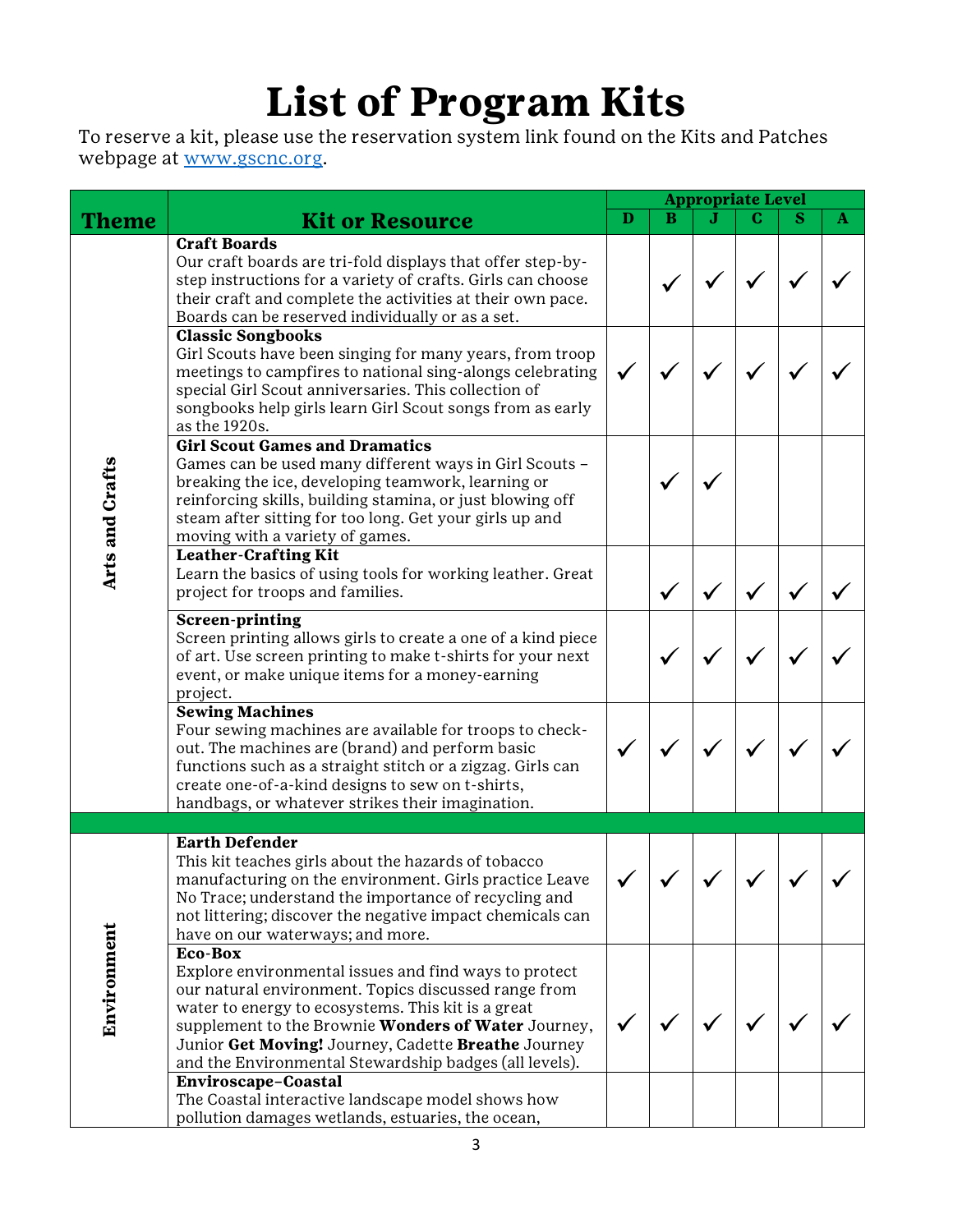|                      | beaches, coral reefs, and shellfish beds. Brownies<br>working on the Wonders of Water Journey can use this<br>kit as they explore issues relating to water.                                                                                                                                                                 |  |  |  |
|----------------------|-----------------------------------------------------------------------------------------------------------------------------------------------------------------------------------------------------------------------------------------------------------------------------------------------------------------------------|--|--|--|
|                      | EnviroScape-Hazardous Materials<br>The Hazardous Materials interactive landscape model<br>helps us to understand hazardous substances, waste,<br>and their effects on the environment. Brownies working<br>on the Wonders of Water Journey can use this kit as they                                                         |  |  |  |
|                      | explore issues relating to water.<br>EnviroScape-Landfill                                                                                                                                                                                                                                                                   |  |  |  |
| Environment Cont.    | The Landfill interactive landscape model shows how<br>modern landfill systems differ from the land disposal<br>methods used in the past. Brownies working on the<br>Wonders of Water Journey can use this kit as they<br>explore issues relating to water.                                                                  |  |  |  |
|                      | EnviroScape-Watershed/Non-Point Source<br>The Watershed/Non-Point Source interactive landscape<br>model shows the origins of point and non-point sources<br>of water pollution and how a watershed works. Brownies<br>working on the Wonders of Water Journey can use this<br>kit as they explore issues relating to water. |  |  |  |
|                      |                                                                                                                                                                                                                                                                                                                             |  |  |  |
|                      | <b>Brownie Money Manager Badge</b><br>Through hands-on, meaningful activities, girls practice<br>their shopping skills to get an idea of what things cost.<br>Girls also work with a pretend budget to plan a trip.                                                                                                         |  |  |  |
|                      | <b>Brownie Philanthropist Badge</b><br>Through hands-on, meaningful activities, girls identify<br>the difference between a want and a need. Girls also<br>explore ways to help people in their community to get<br>what they need.                                                                                          |  |  |  |
| <b>cial Literacy</b> | <b>Junior Business Owner Badge</b><br>Through hands-on, meaningful activities, girls learn<br>what it takes to be a business owner. Girls investigate<br>ways to provide great customer service and understand<br>the importance of consumer research.                                                                      |  |  |  |
| Finan                | <b>Junior Savvy Shopper Badge</b><br>Through hands-on, meaningful activities, girls identify<br>their needs from wants. Girls explore the reasons they<br>want what they want and set goals and budgets for<br>obtaining these items.                                                                                       |  |  |  |
|                      | <b>Cadette Budgeting Badge</b><br>Through hands-on, meaningful activities, girls create a<br>budget based on their values. Girls track their spending,<br>explore ways to save money, and decide how they are<br>going to give back to their community.                                                                     |  |  |  |
|                      | <b>Cadette Financing My Dreams Badge</b><br>Through hands-on, meaningful activities, girls explore<br>their dream job and the ways in which this job can<br>support the lifestyle they want to live.                                                                                                                        |  |  |  |
| Healthy              |                                                                                                                                                                                                                                                                                                                             |  |  |  |
| Living &<br>Teamwork | <b>Brownie Working It Out</b><br>Brownies explore ways to handle frustrating situations<br>and channel negative feelings without violence, act out<br>problems and possible solutions, and work as a team to<br>discover individual strengths.                                                                              |  |  |  |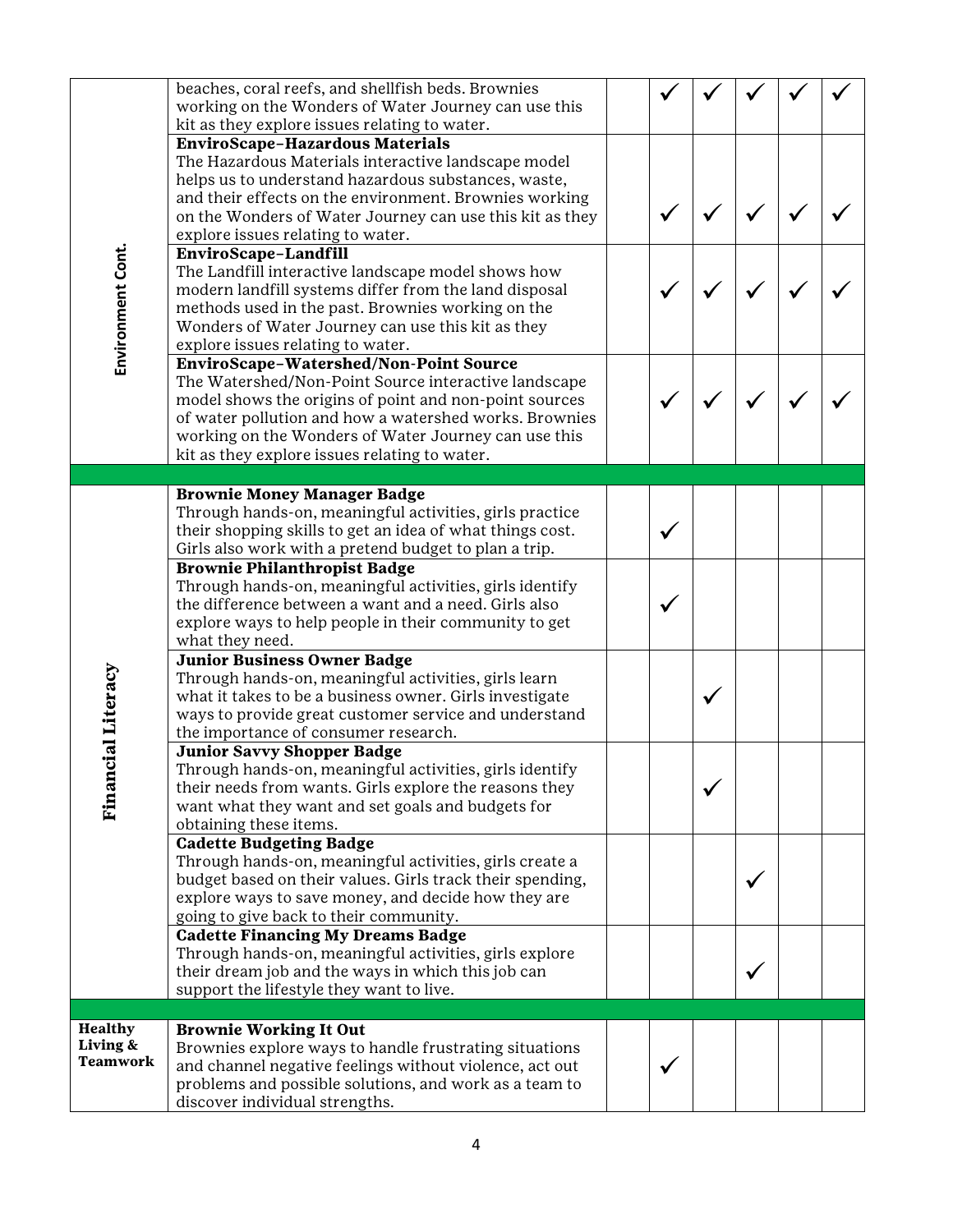| <b>Car Care</b><br>This kit provides activities and materials to learn basic<br>car care maintenance, vehicle safety, safe driving<br>practices, how to handle an emergency, and how to drive<br>for a greener world. Senior Girl Scouts can earn their Car<br>Care badge with this kit.                                                     |  |  |  |
|----------------------------------------------------------------------------------------------------------------------------------------------------------------------------------------------------------------------------------------------------------------------------------------------------------------------------------------------|--|--|--|
| <b>Cooperative Games 1</b><br>Girls use co-oper bands in teamwork exercises. The<br>bands allow girls to experiment with trust, caution, risk-<br>taking, and release in a safe and supportive environment.                                                                                                                                  |  |  |  |
| <b>Cooperative Games 2</b><br>Girls focus on skills that make teamwork successful.<br>Communicating clearly and learning to cooperate in a<br>group are important life skills.                                                                                                                                                               |  |  |  |
| Daisy Respecting Myself and Others<br>Daisies practice respect for others who are talking, learn<br>to express feelings without hurting others, and cooperate<br>and share when it comes to teamwork and games.                                                                                                                              |  |  |  |
| <b>Emergency Preparedness</b><br>Always be prepared! Learn how to prep your family and<br>house for any emergency. Use in conjunction with the<br>Emergency Preparedness patch program.                                                                                                                                                      |  |  |  |
| <b>Grow Strong Daisies</b><br>This program provides resources and activities that<br>instill in girls habits that will influence their emotional &<br>physical health for the rest of their lives.                                                                                                                                           |  |  |  |
| <b>Grow Strong Brownies/Juniors</b><br>This program provides resources and activities that<br>instill in girls habits that will influence their emotional &<br>physical health for the rest of their lives.                                                                                                                                  |  |  |  |
| <b>Grow Strong Cadettes/Seniors/Ambassadors</b><br>This program provides resources and activities that<br>instill in girls habits that will influence their emotional &<br>physical health for the rest of their lives.                                                                                                                      |  |  |  |
| <b>Junior Choice Is Yours</b><br>Juniors explore ways to handle frustrating situations<br>and channel negative feelings without violence and<br>identify things that cause stress in their lives.                                                                                                                                            |  |  |  |
| <b>Parachute Games</b><br>Girls focus on communication skills and cooperation<br>within a team by playing games with a parachute.                                                                                                                                                                                                            |  |  |  |
| Sports Equipment: Basketballs, Foam Paddles, Frisbees,<br>Corn Hole Board Set, Hula Hoops, Jump Ropes,<br>Playground Balls, and Soccer Balls                                                                                                                                                                                                 |  |  |  |
| <b>Teen Stress and Anger Management Activities</b><br>Girls explore ways to handle frustrating situations and<br>channel negative feelings without violence, identify<br>things that cause stress in their lives, and try different<br>relaxing techniques such as herbal teas, yoga, deep<br>breathing, and taking time to pamper yourself. |  |  |  |
| <b>Yoga Mats</b><br>Check-out these yoga mats and show your girls some<br>relaxing yoga moves. The mats can be used with any kit<br>in the Healthy Living and Teamwork category. Great to<br>use in a station at a larger event.                                                                                                             |  |  |  |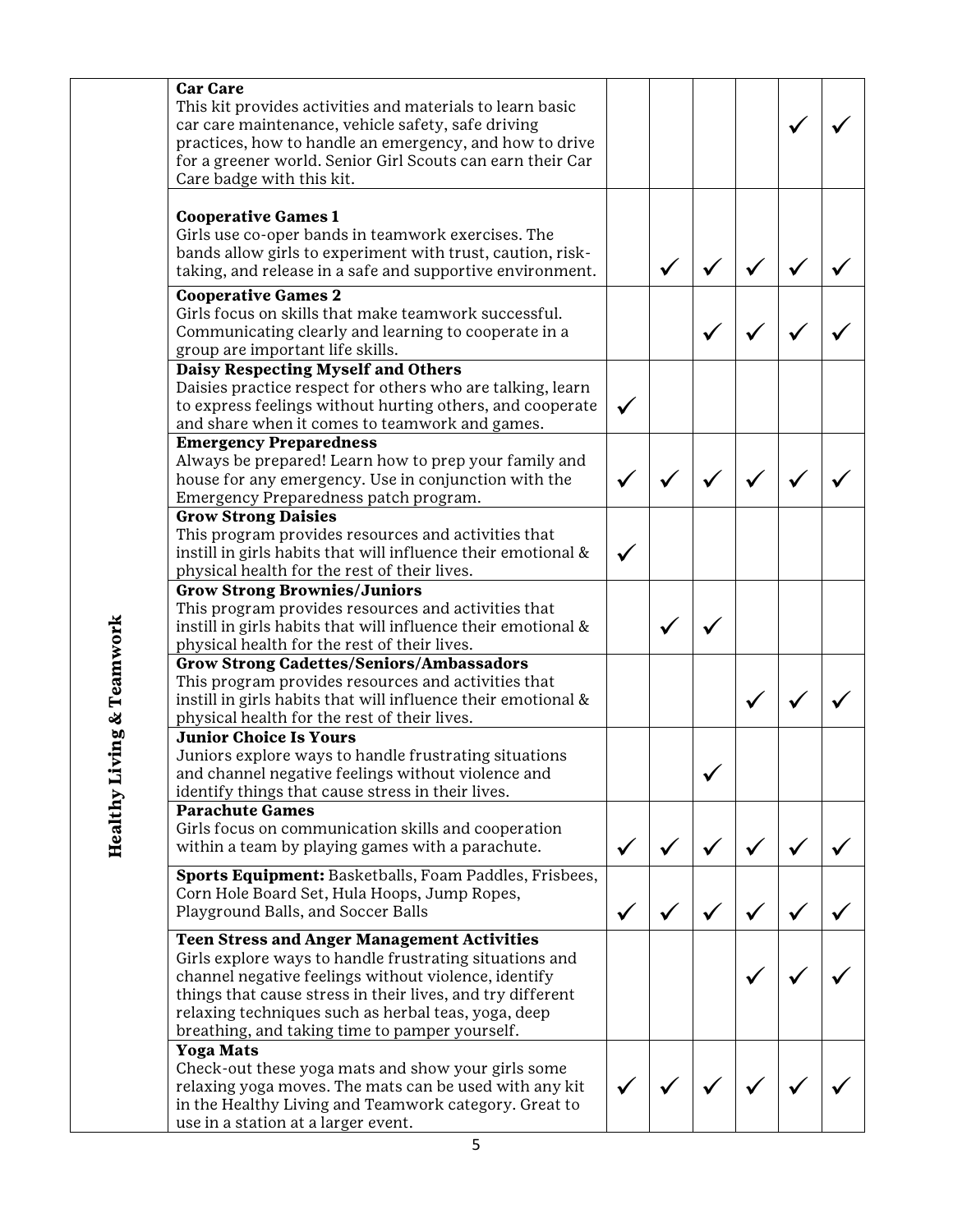| <b>Healthy</b><br>Living &<br><b>Teamwork</b><br>cont. | <b>Zink the Zebra</b><br>Zink is a zebra with spots who feels different from other<br>zebras. By learning about Zink, girls gain a sense of<br>awareness and appreciation for individual differences, as<br>well as helping foster compassion and respect for others<br>with perceived or actual differences.                                                                           |  |  |  |
|--------------------------------------------------------|-----------------------------------------------------------------------------------------------------------------------------------------------------------------------------------------------------------------------------------------------------------------------------------------------------------------------------------------------------------------------------------------|--|--|--|
|                                                        | <b>American Flag</b><br>The American flag is one of the most recognized symbols<br>of our country. This kit provides activities and materials<br>to teach girls about flag history, etiquette and display,<br>flag ceremonies, and flag crafts.<br><b>Rockwood History Box</b><br>Rockwood Manor served as the Girl Scout National                                                      |  |  |  |
| History                                                | Center from 1939-1979. It was a gathering place for Girl<br>Scouts and Girl Guides from all over the world. Learn<br>about this special place with memorabilia and activities.<br><b>Uniforms Through the Years: Uniform Sampler</b>                                                                                                                                                    |  |  |  |
|                                                        | This sampler contains various original and reproduction<br>girl uniforms and accessories issued and/or sanctioned<br>by Girl Scouts, from 1912 to the present.                                                                                                                                                                                                                          |  |  |  |
|                                                        | <b>Girl Scout Legacies and Traditions</b><br>Take time to explore the seven legacies Juliette Low and<br>her first troop left for girls everywhere. This kit includes<br>resources and activities to help girls <b>discover</b> early Girl<br>Scout skills, connect with girls from the past through<br>vintage uniforms, and take action to continue these<br>time-honored traditions. |  |  |  |
|                                                        |                                                                                                                                                                                                                                                                                                                                                                                         |  |  |  |
|                                                        | <b>WOW! Wonders of Water Journey</b>                                                                                                                                                                                                                                                                                                                                                    |  |  |  |
|                                                        | This kit includes activities and resources to help girls<br>earn the LOVE Water award. Girls will work together to<br>explore water - the issues surrounding it and ways to<br>protect and conserve it.                                                                                                                                                                                 |  |  |  |
| Journeys                                               | <b>Get Moving! Journey</b><br>This kit includes tools and resources to help girls earn the<br>Energize and Investigate awards in the Junior Get<br>Moving! Journey. Girls will work together to learn about<br>energy and explore methods for conserving this valuable<br>resource.                                                                                                     |  |  |  |
|                                                        |                                                                                                                                                                                                                                                                                                                                                                                         |  |  |  |
|                                                        | <b>Compass Kit</b><br>Never get lost again! Cell phones don't always work in<br>the woods, so here's your chance to learn how to<br>navigate using a compass. Practice finding north, east,<br>south, and west with orienteering compasses, a giant<br>teaching compass, and books with instructions.                                                                                   |  |  |  |
| <b>Outdoor Skills</b>                                  | <b>Compass Games Kit</b><br>The games in this kit are designed to be used at Camp<br>Brighton Woods. Girls have fun as they get their bearings<br>and learn how to navigate with an orienteering compass.<br>This kit does not include any compasses so be sure to<br>check out the Compass Kit, too.<br><b>Knot Board</b>                                                              |  |  |  |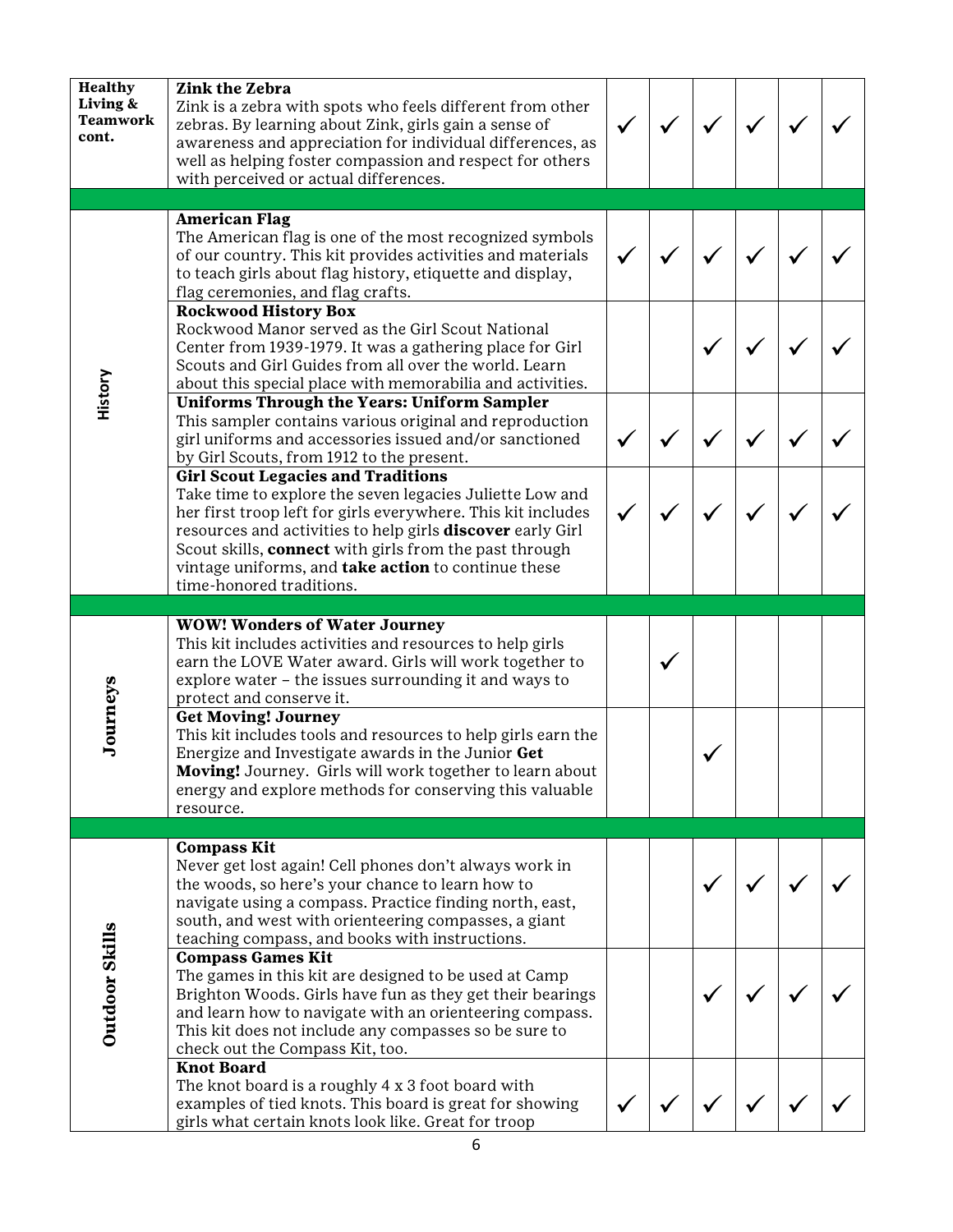|                       | meetings and at camp.                                                                                                                                                                                                                                                                                                                                               |  |  |  |
|-----------------------|---------------------------------------------------------------------------------------------------------------------------------------------------------------------------------------------------------------------------------------------------------------------------------------------------------------------------------------------------------------------|--|--|--|
|                       | <b>Leave No Trace</b><br>Leave No Trace™ is a national outdoor skills and ethics<br>education program. This kit provides a variety of<br>activities that will prepare your girls to maintain the<br>integrity and character of the outdoors for all living<br>things. This kit pairs well with the Environmental<br>Stewardship badges at each Girl Scout level.    |  |  |  |
|                       |                                                                                                                                                                                                                                                                                                                                                                     |  |  |  |
|                       | <b>Animal Tracks</b><br>This kit is a great tool to learn about the animals that live<br>next to us, some seen and others hidden. Girls will use<br>observation skills and hands-on activities to learn about<br>the different wildlife in our area. Many of the activities in<br>this kit can be paired with the Citizen Scientist Journey<br>for each girl level. |  |  |  |
| Naturalist            | <b>Brownie Bugs Badge</b><br>Explore the world of bugs and learn about these little<br>creatures through this interactive, fun-filled kit. Take it<br>on your next camping adventure or spend the day in a<br>park observing the bugs that live there.                                                                                                              |  |  |  |
|                       | <b>Junior Flowers Badge</b><br>Uncover the science of flowers through this kit designed<br>to help Juniors earn the Flowers badge. This kit is a great<br>addition to a camp weekend or a sunny spring day in the<br>park.                                                                                                                                          |  |  |  |
|                       | <b>Cadette Trees Badge</b><br>From designing a tree house, to discovering what<br>dendrochronology means, you will learn all there is to<br>know about trees! Check out this kit and help your girls<br>earn the Trees badge. Great addition to a camp weekend<br>or a visit to a national forest.                                                                  |  |  |  |
|                       |                                                                                                                                                                                                                                                                                                                                                                     |  |  |  |
| NEW!                  | imagiCharms Coding Kit<br>The activities in this kit teach girls how to code using<br>imagiCharms, smart accessories that can be<br>programmed to display custom designs and animations.<br>No coding experience required!                                                                                                                                          |  |  |  |
|                       | <b>Goggle Tub</b><br>Check out some goggles when you check-out any of the<br>science kits. Goggles are made of plastic and are designed<br>to cover the top of the face. Adjustable with a strap so<br>they fit everyone.                                                                                                                                           |  |  |  |
| STEM-Bridging the Gap | <b>Introductory Robotics Kit</b><br>The activities in this kit are designed for those wishing to<br>begin their exploration of robotics. It allows girls to<br>explore the different parts of a robot and their function<br>in the overall success in making the robot move.                                                                                        |  |  |  |
|                       | <b>Intermediate Robotics Kit</b><br>The activities in this kit are designed for those wishing to<br>extend their exploration of robotics. It provide girls with<br>an introduction to programming with challenging tasks<br>as girls progress through the activities.                                                                                               |  |  |  |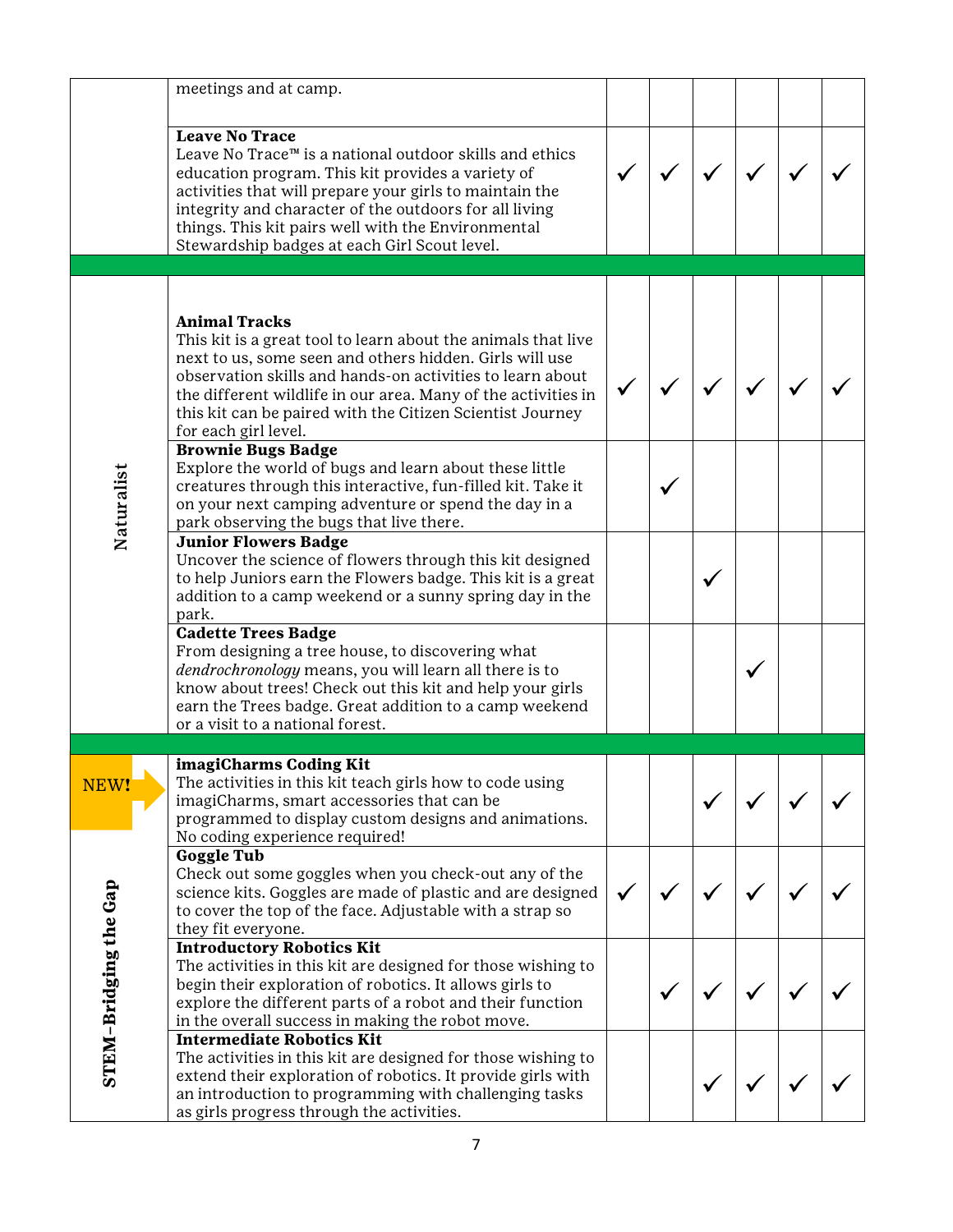|                       | <b>Advanced Robotics Kit</b>                                 |  |  |  |
|-----------------------|--------------------------------------------------------------|--|--|--|
|                       | The activities in this kit are designed for those wishing to |  |  |  |
|                       | advance their exploration of robotics. It provides girls     |  |  |  |
|                       | with hands-on experience with graphical programming,         |  |  |  |
|                       | electronics, and robotics.                                   |  |  |  |
|                       | <b>Daisy Color Wonders</b>                                   |  |  |  |
|                       | In this kit, Daisies explore science concepts through        |  |  |  |
|                       | hands-on activities. Girls mix primary colors to make        |  |  |  |
|                       | new colors. Encourage your girls to explore and              |  |  |  |
|                       | experiment in a fun and safe environment.                    |  |  |  |
|                       | <b>Real-World STEM Challenges</b>                            |  |  |  |
|                       | Girls gain knowledge and experience in the STEM              |  |  |  |
|                       | disciplines by working on engaging project-based             |  |  |  |
|                       | activities or challenges. From making a raft that will float |  |  |  |
|                       | to fixing a leaking roof, girls will naturally explore,      |  |  |  |
|                       | observe, predict, and investigate concepts among the         |  |  |  |
|                       | STEM disciplines.                                            |  |  |  |
|                       | <b>Brownie Earth and Sky</b>                                 |  |  |  |
|                       | In this kit, Brownies explore the three stages of water,     |  |  |  |
|                       | identify different cloud types, practice reading a ruler     |  |  |  |
|                       | scale, and explore life as a Paleontologist.                 |  |  |  |
|                       | <b>Brownie My Body</b>                                       |  |  |  |
|                       | In this kit, Brownies explore science concepts through       |  |  |  |
|                       | hands-on activities. Girls identify the different parts of   |  |  |  |
|                       | the body, learn about the different ways the brain works,    |  |  |  |
|                       | and discover the uniqueness of fingerprints.                 |  |  |  |
|                       | <b>Brownie Numbers and Shapes</b>                            |  |  |  |
|                       | In this kit, Brownies explore math concepts through          |  |  |  |
|                       | hands-on activities. Tangram puzzles, origami, and           |  |  |  |
|                       | Mobius strips allow girls to develop spatial relationships   |  |  |  |
|                       | while having fun.                                            |  |  |  |
|                       | <b>Brownie Science in Action</b>                             |  |  |  |
|                       | In this kit, Brownies explore science, technology, and       |  |  |  |
|                       | engineering concepts through hands-on activities. Girls      |  |  |  |
|                       | are introduced to physics, learn how to read and make a      |  |  |  |
|                       | bar code, and make their own sundial wrist watch.            |  |  |  |
| STEM-Bridging the Gap | <b>Brownie Science Wonders</b>                               |  |  |  |
|                       | In this kit, Brownies explore science concepts through       |  |  |  |
|                       | hands-on activities. Girls discover the properties of        |  |  |  |
|                       | magnets, perform simple chemistry experiments, and           |  |  |  |
|                       | learn about energy through static electricity.               |  |  |  |
|                       | <b>Brownie Senses</b>                                        |  |  |  |
|                       | In this kit, Brownies explore science concepts through       |  |  |  |
|                       | hands-on activities. Girls identify the five senses (sight,  |  |  |  |
|                       | hearing, touch, taste, smell) and learn how to               |  |  |  |
|                       | compensate when one or more of their senses is lost.         |  |  |  |
|                       | <b>Junior Aerospace</b>                                      |  |  |  |
|                       | In this kit, Juniors explore science and engineering         |  |  |  |
|                       | concepts through hands-on activities. Girls make paper       |  |  |  |
|                       | airplanes and kites to see the difference in engineering     |  |  |  |
|                       | designs, and explore many different career options in the    |  |  |  |
|                       | aerospace industry.                                          |  |  |  |
|                       | <b>Junior Making it Matter</b>                               |  |  |  |
|                       | In this kit, Juniors explore engineering concepts through    |  |  |  |
|                       | hands-on activities. Girls build a bridge, develop spatial   |  |  |  |
|                       | visualization skills by drawing objects in 3-D, make         |  |  |  |
|                       | electrical gadgets, and identify careers in engineering.     |  |  |  |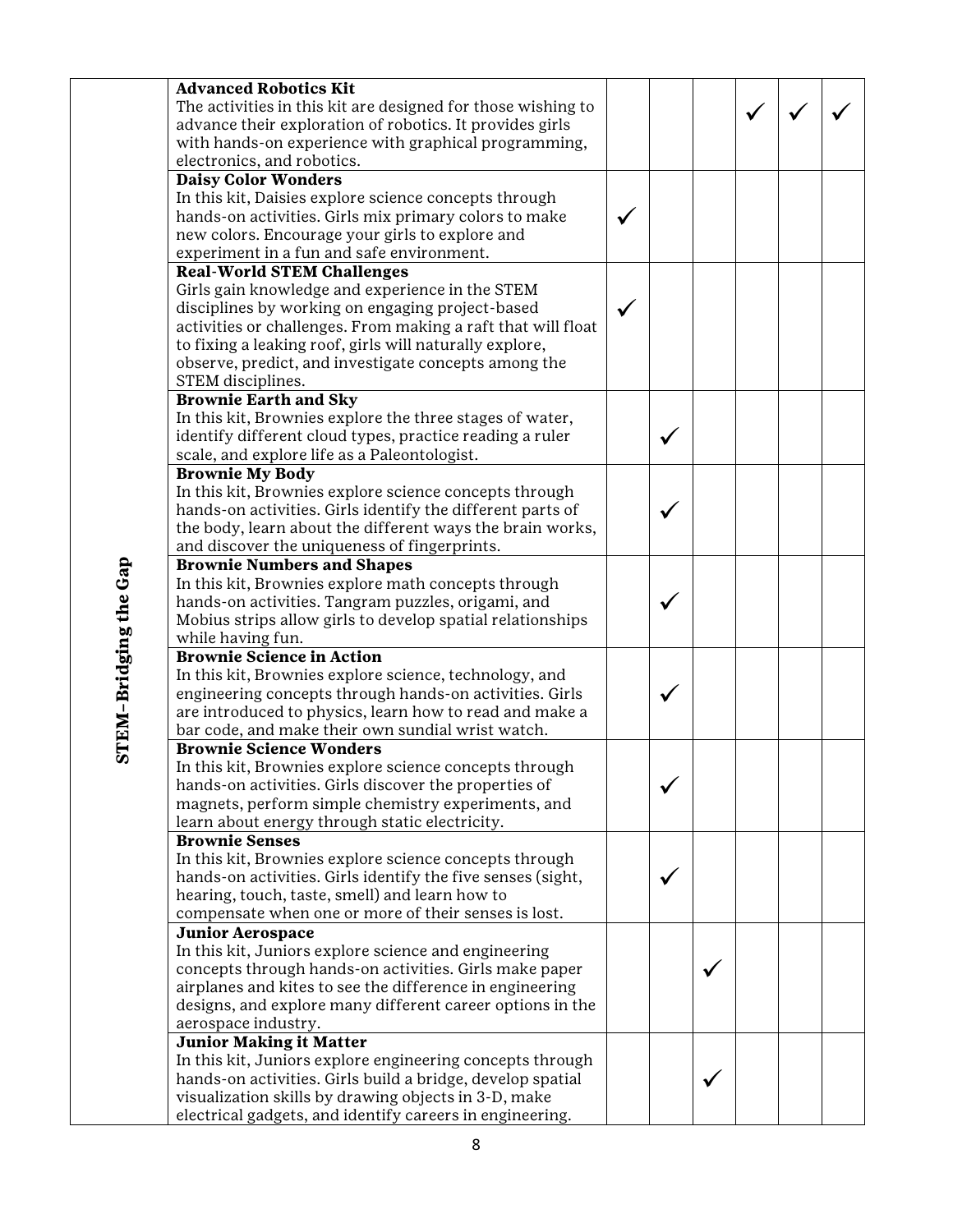| <b>Junior Rocks Rock</b>                                       |  |  |  |
|----------------------------------------------------------------|--|--|--|
| In this kit, Juniors explore science and engineering           |  |  |  |
| concepts through hands-on activities. Girls act like           |  |  |  |
| geologists and identify rocks and minerals, discover how       |  |  |  |
| fossils are formed, and study plate tectonics and how          |  |  |  |
| they relate to earthquakes.                                    |  |  |  |
| Junior Science in Everyday Life                                |  |  |  |
| In this kit, Juniors explore science, technology,              |  |  |  |
| engineering, and math concepts through hands-on                |  |  |  |
| activities. Girls make snowflakes, sundials, water clocks,     |  |  |  |
| and paper rockets to see how STEM is found everywhere          |  |  |  |
| in their lives.                                                |  |  |  |
| <b>Junior Science Sleuth</b>                                   |  |  |  |
| In this kit, Juniors explore science through hands-on          |  |  |  |
| activities. Girls make crystals, identify fingerprints, and    |  |  |  |
| build simple machines to move objects.                         |  |  |  |
| <b>Junior Weather Watch</b>                                    |  |  |  |
| In this kit, Juniors explore science and technology            |  |  |  |
| concepts through hands-on activities. Girls act like           |  |  |  |
| meteorologists and study the effects of air pressure on        |  |  |  |
| weather systems, measure wind speed and direction,             |  |  |  |
| temperature, precipitation, and learn about technology         |  |  |  |
| used to help monitor weather patterns.                         |  |  |  |
| Design Time: Girls Go Techbridge                               |  |  |  |
| Design Time ignites interest in engineering with girls'        |  |  |  |
| love of being creative and artistic. Girls will experience     |  |  |  |
| the Engineering Design Process, including brainstorming,       |  |  |  |
| designing, testing and redesigning, first-hand as they         |  |  |  |
| design and create products. They will also explore             |  |  |  |
| careers that play a major role in the creation of products     |  |  |  |
| in the market today. The materials in this kit help your       |  |  |  |
| girls complete the required activities to earn the Junior      |  |  |  |
| Product Designer badge. This kit can also be done in           |  |  |  |
| conjunction with the Junior aMUSE Journey.                     |  |  |  |
| <b>Teen Science Activities</b>                                 |  |  |  |
| In this kit, Cadettes, Seniors, and Ambassadors explore        |  |  |  |
| science and engineering concepts through hands-on              |  |  |  |
| activities. Girls build an electrical device, locate stars and |  |  |  |
| constellations, and design and build a kite.                   |  |  |  |
| <b>Teen Build A Better Future</b>                              |  |  |  |
| In this kit, Cadettes, Seniors, and Ambassadors explore        |  |  |  |
| science and engineering concepts through hands-on              |  |  |  |
| activities. Girls explore physics to understand how roller     |  |  |  |
| coasters are created, make art from polystyrene plastic,       |  |  |  |
| learn about assistive technology, and build electrical         |  |  |  |
| gadgets.                                                       |  |  |  |
| <b>Teen Math, Maps and More</b>                                |  |  |  |
| In this kit, Cadettes, Seniors, and Ambassadors explore        |  |  |  |
| math concepts through hands-on activities. Girls explore       |  |  |  |
| the different functions of graphs, use statistics to crack a   |  |  |  |
| secret code, and learn about women mathematicians.             |  |  |  |
|                                                                |  |  |  |
| <b>Teen Space Exploration</b>                                  |  |  |  |
| In this kit, Cadettes, Seniors, and Ambassadors explore        |  |  |  |
| science and engineering concepts through hands-on              |  |  |  |
| activities. Girls build a paper rocket powered by Alka-        |  |  |  |
| Seltzer and discover why telescopes in outer space are         |  |  |  |
| beneficial to our understanding of space.                      |  |  |  |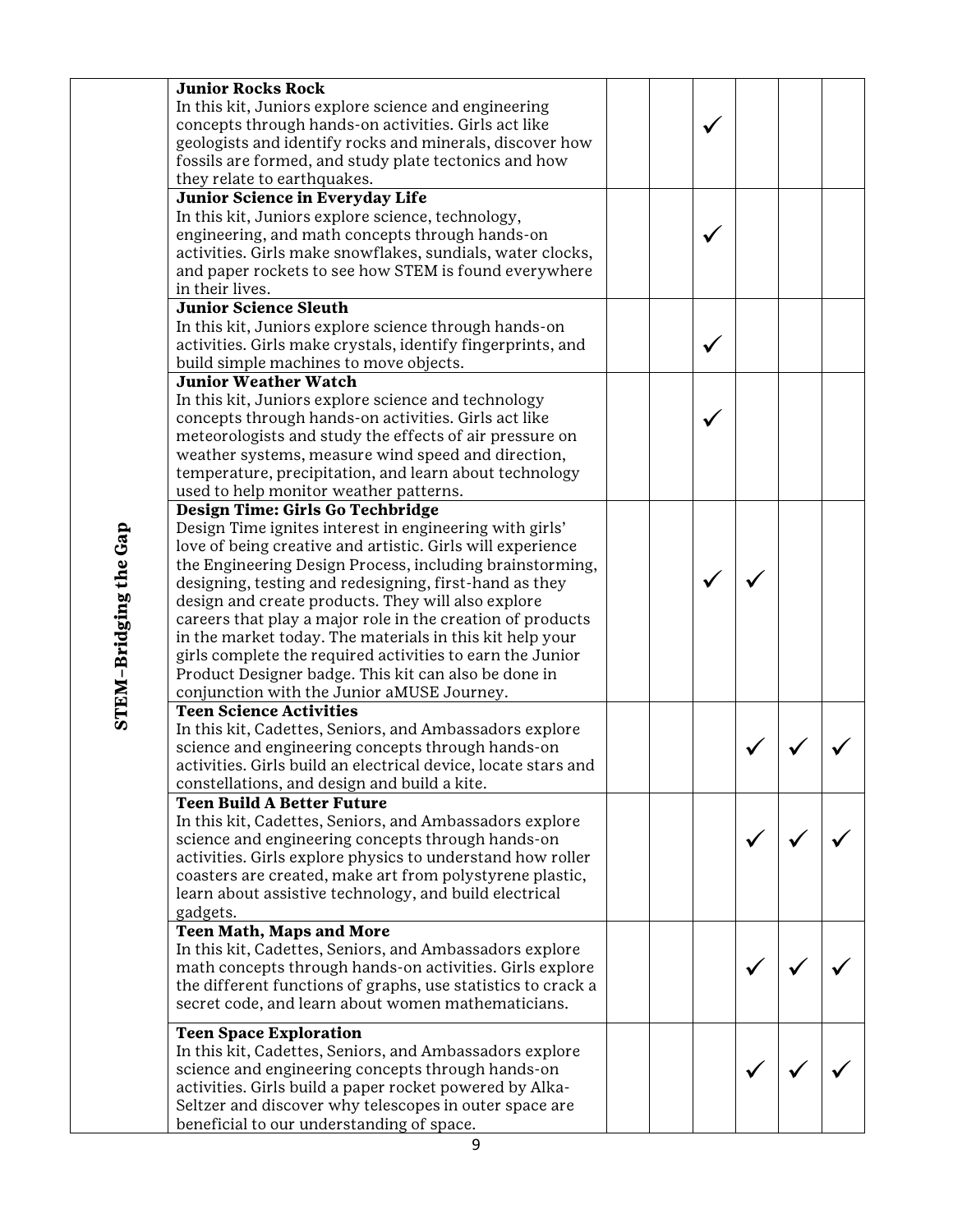#### <span id="page-9-0"></span>Daisy Badge Connections: Program Kits

| <b>Badge/Journey</b>                 | <b>Program Kit</b>                 | <b>Kit Category</b>   |
|--------------------------------------|------------------------------------|-----------------------|
| What Robots Do                       | <b>Introductory Robotics</b>       | <b>STEM</b>           |
| <b>How Robots Move</b>               | <b>Introductory Robotics</b>       | <b>STEM</b>           |
| Design a Robot                       | <b>Introductory Robotics</b>       | <b>STEM</b>           |
|                                      | Planetarium                        | <b>STEM</b>           |
| Space Science Explorer               | Telescopes                         | <b>STEM</b>           |
| Outdoor Art Maker                    | Leave No Trace                     | Outdoor Skills        |
|                                      | <b>Animal Tracks</b>               | Naturalist            |
| <b>Shapes in Nature</b>              | Junior Flowers Badge**             | Naturalist            |
|                                      | Cadette Trees Badge**              | Naturalist            |
| Design with Nature                   | <b>Animal Tracks</b>               | Naturalist            |
|                                      | Leave No Trace                     | Outdoor Skills        |
|                                      | Eco Box                            | Environment           |
| Eco Learner                          | Enviroscapes (any)                 | Environment           |
|                                      | Earth Defender                     | Environment           |
|                                      | Leave No Trace                     | Outdoor Skills        |
| Snow or Climbing Adventure           | <b>Grow Strong Daisies</b>         | <b>Healthy Living</b> |
|                                      | Leave No Trace                     | Outdoor Skills        |
| <b>Buddy Camper</b>                  | <b>Animal Tracks</b>               | Naturalist            |
|                                      | Compass Kit                        | Outdoor Skills        |
| Good Neighbor                        | Daisy Respecting Myself and Others | <b>Healthy Living</b> |
| Democracy for Daisies                | American Flag                      | History               |
| Gloria: Respect Myself and Others    | Daisy Respecting Myself and Others | <b>Healthy Living</b> |
|                                      | Earth Defender                     | Environment           |
| Rosie: Make the World a Better Place | Eco Box                            | Environment           |
|                                      | Enviroscape: Coastal, Landfill     | Environment           |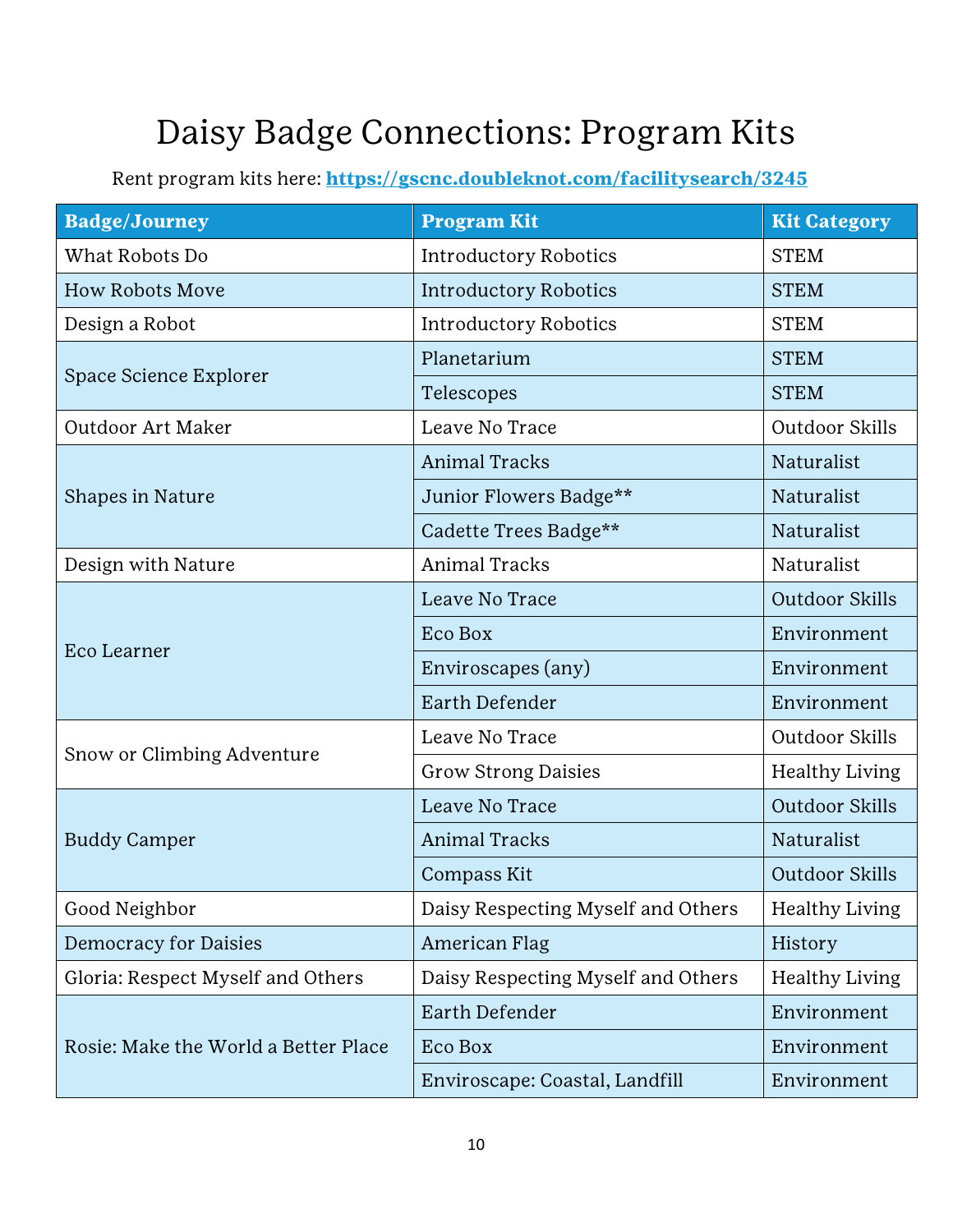|                                     | Girl Scout Legacies and Traditions    | History        |
|-------------------------------------|---------------------------------------|----------------|
|                                     | Uniform Sampler                       | History        |
| Vi: Be a Sister to Every Girl Scout | <b>Girl Scout Games and Dramatics</b> | Arts & Crafts  |
|                                     | <b>Classic Songbooks</b>              | Arts & Crafts  |
|                                     | Brownie Bugs Badge kit*               | Naturalist     |
| Welcome to the Daisy Flower Garden  | Junior Flowers Badge kit**            | Naturalist     |
|                                     | Daisy Color Wonders                   | <b>STEM</b>    |
|                                     | Daisy Respecting Myself and Others    | Healthy Living |
| Between Earth and Sky               | Brownie Working it Out*               | Healthy Living |
|                                     | Eco Box                               | Environment    |
|                                     | Earth Defenders                       | Environment    |
| Think Like a Citizen Scientist      | Daisy Color Wonders                   | <b>STEM</b>    |
|                                     | Brownie Senses*                       | <b>STEM</b>    |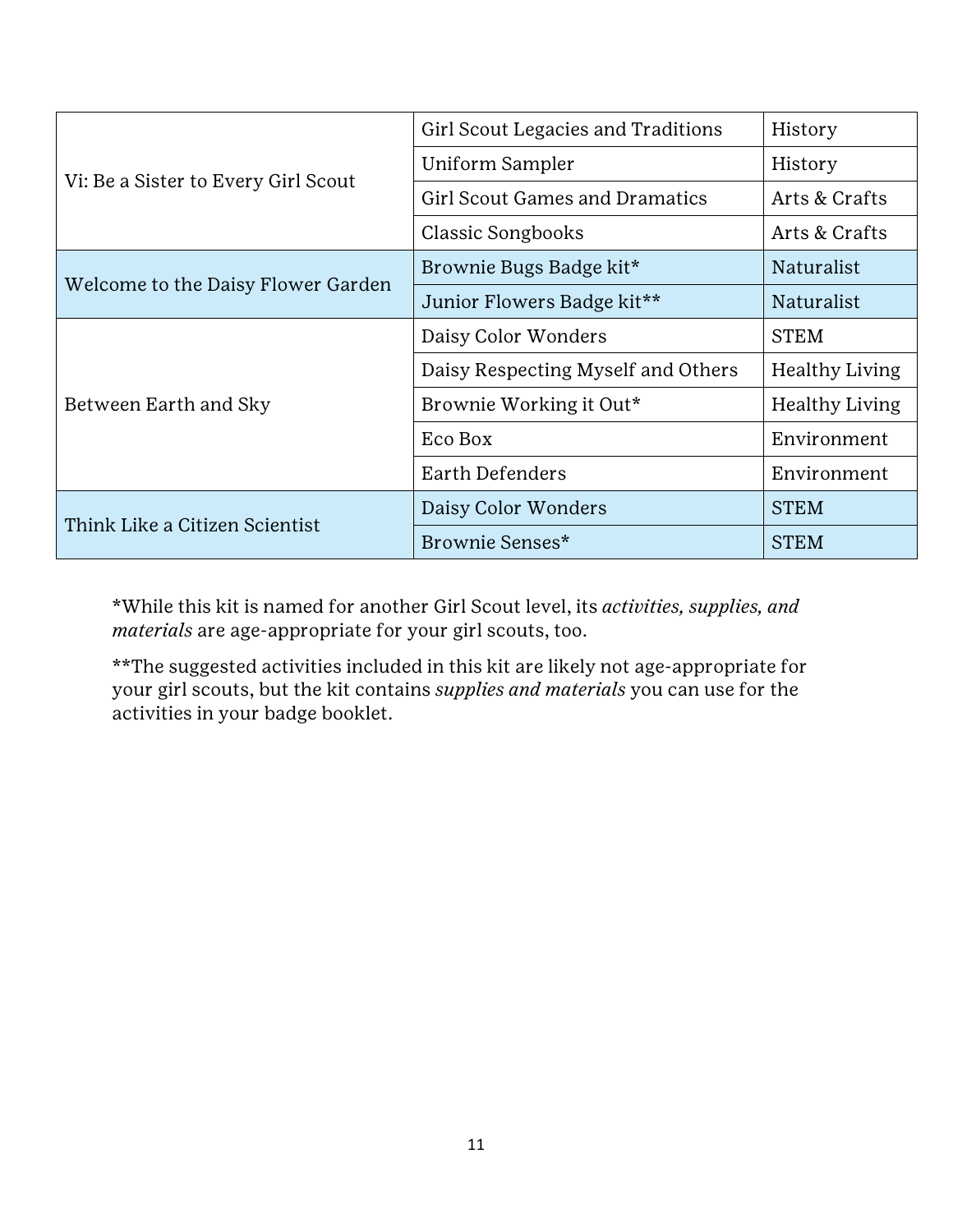### <span id="page-11-0"></span>Brownie Badge Connections: Program Kits

| <b>Badge/Journey</b>         | <b>Program Kit</b>                        | <b>Kit Category</b>   |
|------------------------------|-------------------------------------------|-----------------------|
| Senses                       | <b>Brownie Senses</b>                     | <b>STEM</b>           |
| <b>Programming Robots</b>    | <b>Introductory Robotics</b>              | <b>STEM</b>           |
| Designing Robots             | <b>Introductory Robotics</b>              | <b>STEM</b>           |
| <b>Showcasing Robots</b>     | <b>Introductory Robotics</b>              | <b>STEM</b>           |
| Home Scientist               | <b>Brownie Science Wonders</b>            | <b>STEM</b>           |
|                              | Junior Science Sleuth*                    | <b>STEM</b>           |
| Space Science Adventurer     | Telescopes                                | <b>STEM</b>           |
|                              | Planetarium                               | <b>STEM</b>           |
| Outdoor Art Creator          | Leave No Trace                            | Outdoor Skills        |
| <b>Cabin Camper</b>          | Leave No Trace                            | <b>Outdoor Skills</b> |
|                              | <b>Girl Scout Legacies and Traditions</b> | History               |
|                              | Collaborative Games 1                     | <b>Healthy Living</b> |
| Fair Play                    | Collaborative Games 2                     | <b>Healthy Living</b> |
|                              | <b>Girl Scout Games and Dramatics</b>     | Arts & Crafts         |
|                              | <b>Classic Songbooks</b>                  | Arts & Crafts         |
| <b>Celebrating Community</b> | <b>American Flag</b>                      | History               |
|                              | Uniform Sampler                           | History               |
| Girl Scout Way               | Classic Songbook                          | Arts & Crafts         |
|                              | <b>Girl Scout Games and Dramatics</b>     | Arts & Crafts         |
|                              | Girl Scout Legacies and Traditions        | History               |
| My Best Self                 | <b>Grow Strong Brownies/Juniors</b>       | <b>Healthy Living</b> |
|                              | Brownie My Body                           | <b>STEM</b>           |
| <b>Making Friends</b>        | Brownie Working It Out                    | Healthy Living        |
| <b>Money Manager</b>         | <b>Brownie Money Manager</b>              | Financial Literacy    |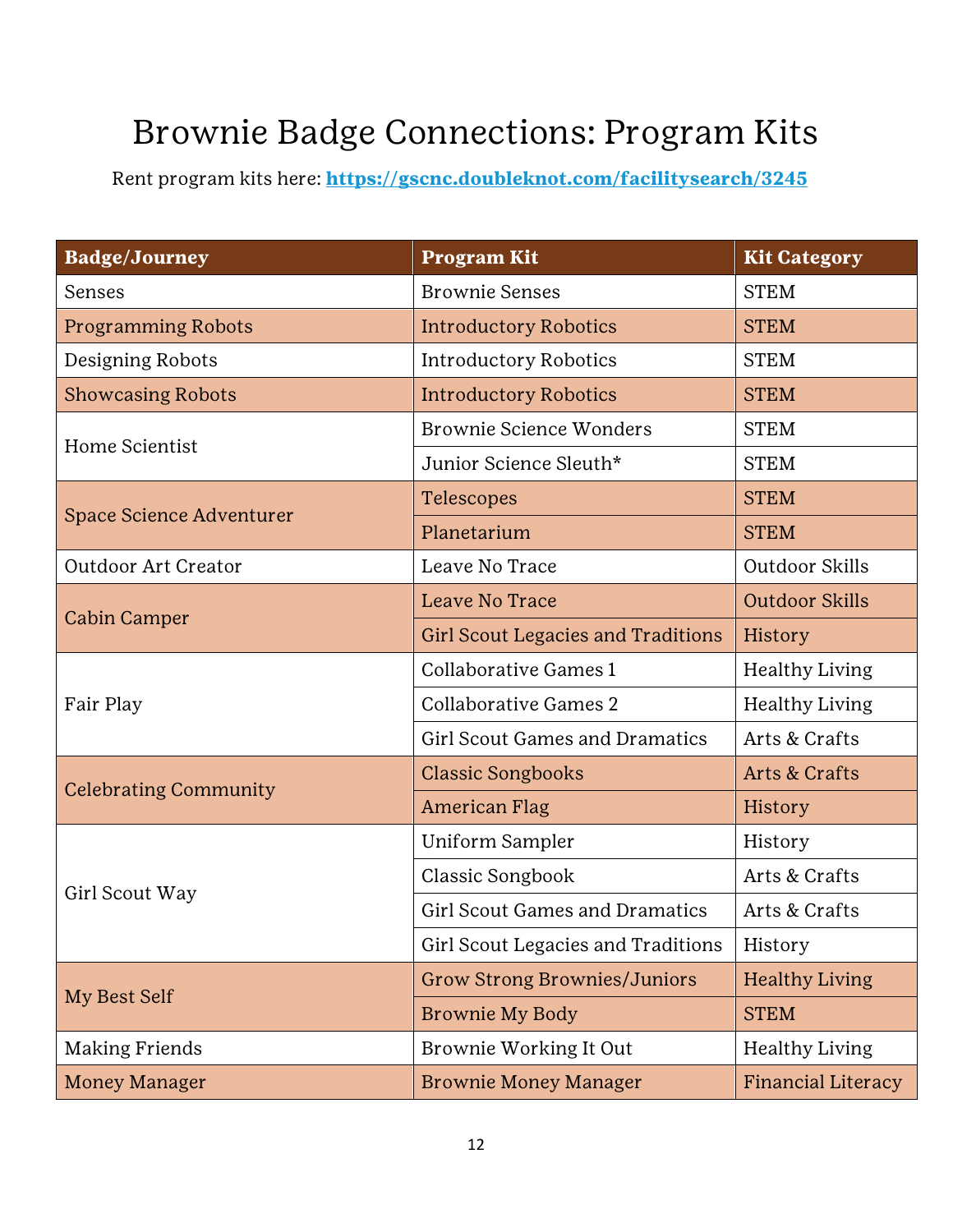| Philanthropist                | Brownie Philanthropist                   | <b>Financial Literacy</b> |
|-------------------------------|------------------------------------------|---------------------------|
| WOW! Wonders of Water Journey | WOW! Wonders of Water Journey   Journeys |                           |
| Think Like an Engineer        | Design Time: Girls Go Techbridge         | STEM                      |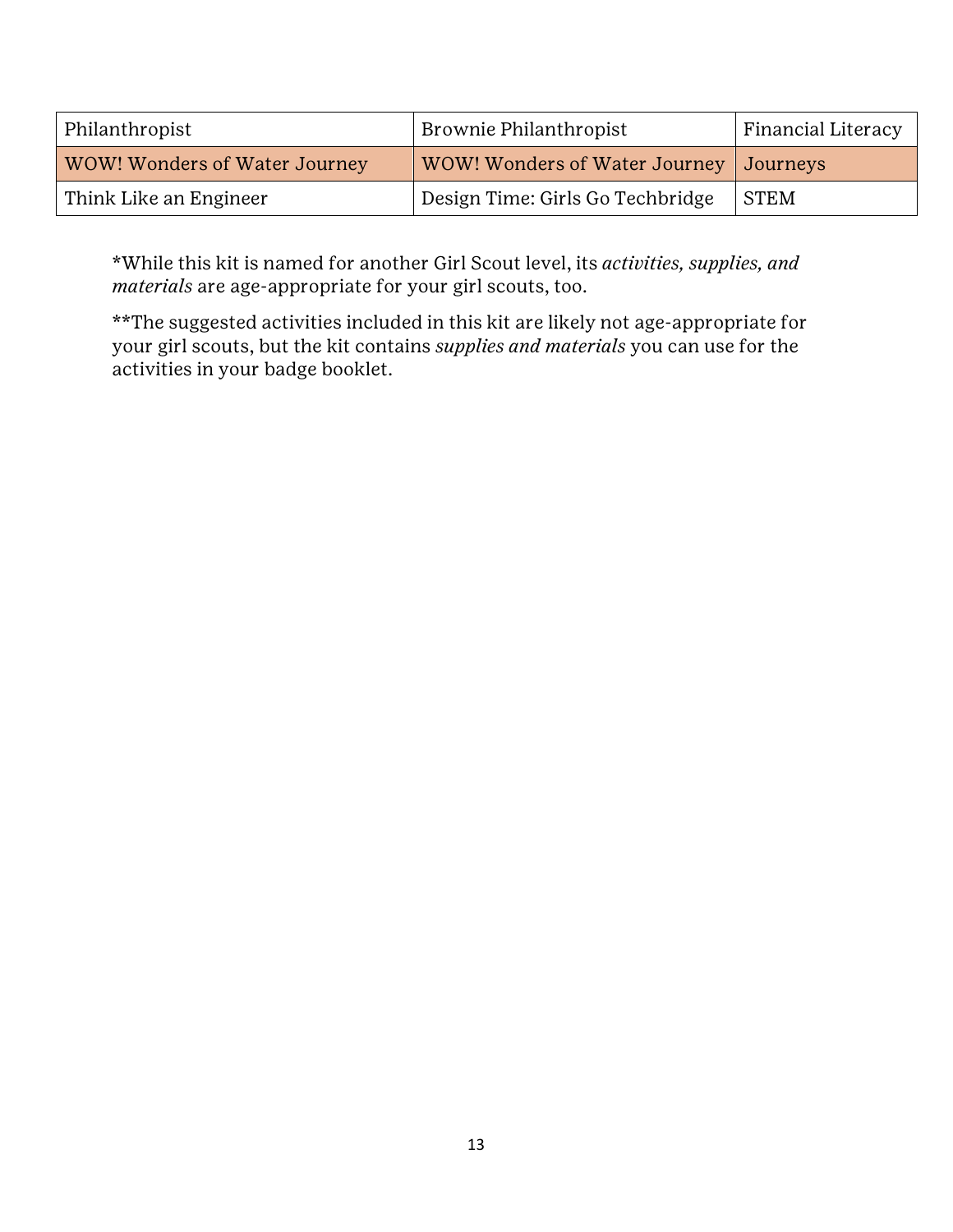### <span id="page-13-0"></span>Junior Badge Connections: Program Kits

| <b>Badge/Journey</b>                                     | <b>Program Kit</b>               | <b>Kit Category</b>   |
|----------------------------------------------------------|----------------------------------|-----------------------|
| Animal Habitats                                          | <b>Animal Tracks</b>             | Naturalist            |
| <b>Coding Basics</b>                                     | Coding with imagiCharms          | <b>STEM</b>           |
| Digital Game Design                                      | Coding with imagiCharms          | <b>STEM</b>           |
| Numbers in Nature                                        | Junior Weather Watch             | <b>STEM</b>           |
| Design with Nature                                       | Leave No Trace                   | Outdoor Skills        |
|                                                          | Coding with imagiCharms          | <b>STEM</b>           |
| Programming Robots/Designing<br>Robots/Showcasing Robots | <b>Introductory Robotics</b>     | <b>STEM</b>           |
|                                                          | <b>Intermediate Robotics</b>     | <b>STEM</b>           |
|                                                          | Junior Aerospace                 | <b>STEM</b>           |
| Space Science Investigator                               | Teen Space Exploration*          | <b>STEM</b>           |
|                                                          | Telescopes                       | <b>STEM</b>           |
|                                                          | Planetarium                      | <b>STEM</b>           |
| <b>STEM Career Exploration</b>                           | Design Time: Girls Go Techbridge | <b>STEM</b>           |
| Eco Camper                                               | Leave No Trace                   | Outdoor Skills        |
| Flowers                                                  | Junior Flowers                   | Naturalist            |
| Camper                                                   | Leave No Trace                   | Outdoor Skills        |
|                                                          | Knot Board                       | Outdoor Skills        |
| Junior Trail Adventure                                   | Leave No Trace                   | Outdoor Skills        |
|                                                          | Compass Kit                      | Outdoor Skills        |
| Practice with Purpose                                    | Sports Equipment                 | <b>Healthy Living</b> |
| Simple Meals                                             | Grow Strong Brownies & Juniors   | <b>Healthy Living</b> |
| Jeweler                                                  | Craft Board                      | Arts & Crafts         |
| Playing the Past                                         | Girl Scout Legacies & Traditions | History               |
|                                                          | <b>Uniform Sampler</b>           | History               |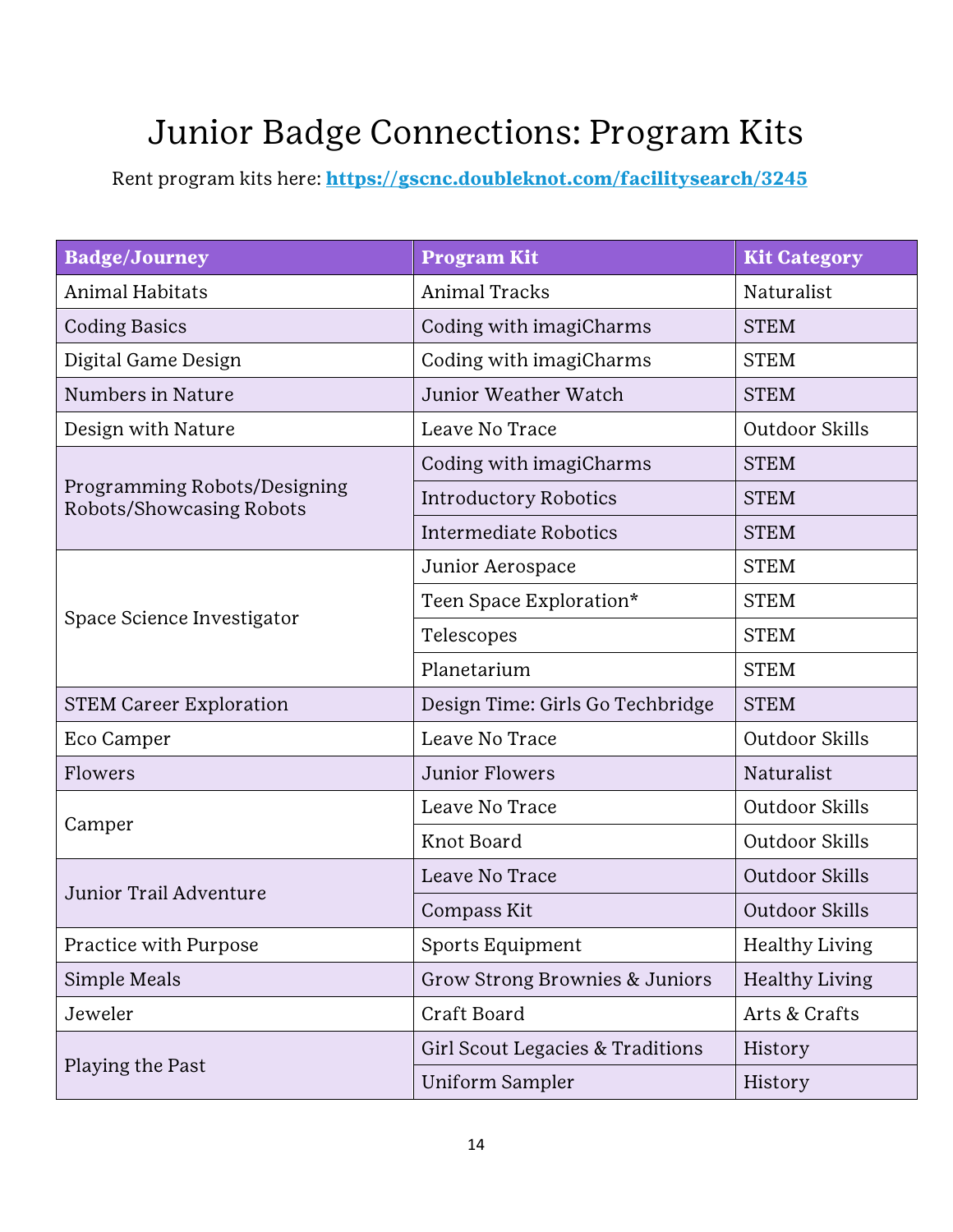| First Aid                      | <b>Emergency Preparedness</b>         | <b>Healthy Living</b> |
|--------------------------------|---------------------------------------|-----------------------|
|                                | Girl Scout Legacies & Traditions      | History               |
|                                | Uniform Sampler                       | History               |
| Girl Scout Way                 | <b>Girl Scout Games and Dramatics</b> | Arts & Crafts         |
|                                | <b>Classic Songbooks</b>              | Arts & Crafts         |
| <b>Staying Fit</b>             | Grow Strong Brownies & Juniors        | <b>Healthy Living</b> |
| Musician                       | <b>Classic Songbooks</b>              | Arts & Crafts         |
| Cookie Collaborator            | Junior Business Owner                 | Financial Literacy    |
| <b>Business Jumpstart</b>      | Design Time: Girls Go Techbridge      | <b>STEM</b>           |
| <b>Business Owner</b>          | Junior Business Owner                 | Financial Literacy    |
| Savvy Shopper                  | Junior Savvy Shopper                  | Financial Literacy    |
| Product Designer               | Design Time: Girls Go Techbridge      | <b>STEM</b>           |
| Get Moving! Journey            | Get Moving!                           | Journey               |
| Agent of Change                | Junior Choice is Yours                | <b>Healthy Living</b> |
| Think Like a Citizen Scientist | <b>Animal Tracks</b>                  | Naturalist            |
| Think Like an Engineer         | Design Time: Girls Go Techbridge      | <b>STEM</b>           |
| Think Like a Programmer        | Coding with imagiCharms               | <b>STEM</b>           |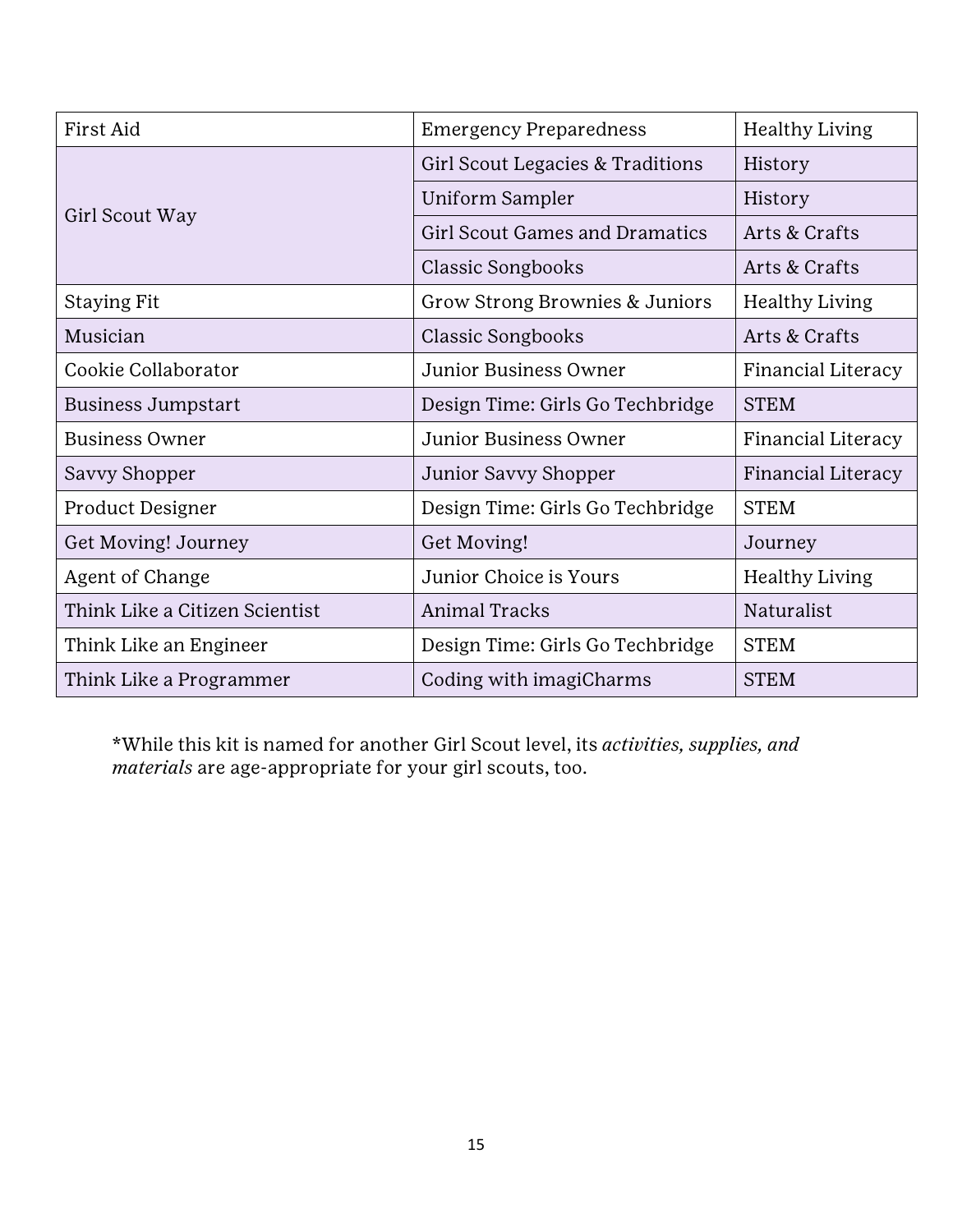#### <span id="page-15-0"></span>Cadette Badge Connections: Program Kits

| <b>Badge/Journey</b>                                 | <b>Program Kit</b>               | <b>Kit Category</b>   |
|------------------------------------------------------|----------------------------------|-----------------------|
| Coding Basics/Digital Game<br>Design/App Development | Coding with imagiCharms          | <b>STEM</b>           |
|                                                      | <b>Intermediate Robotics</b>     | <b>STEM</b>           |
|                                                      | Coding with imagiCharms          | <b>STEM</b>           |
| Programming Robots/Designing                         | <b>Introductory Robotics</b>     | <b>STEM</b>           |
| Robots/Showcasing Robots                             | Intermediate Robotics            | <b>STEM</b>           |
|                                                      | <b>Advanced Robotics</b>         | <b>STEM</b>           |
|                                                      | Planetarium                      | <b>STEM</b>           |
| Space Science Researcher                             | Telescopes                       | <b>STEM</b>           |
|                                                      | Teen Space Exploration           | <b>STEM</b>           |
| Eco Trekker                                          | Leave No Trace                   | <b>Outdoor Skills</b> |
|                                                      | Enviroscape: Watershed           | Environment           |
| <b>Trees</b>                                         | <b>Cadette Trees</b>             | Naturalist            |
|                                                      | Teen Math, Maps, and More        | <b>STEM</b>           |
| Trailblazing                                         | Leave No Trace                   | <b>Outdoor Skills</b> |
| Trail Adventure                                      | Compass Kit                      | Outdoor Skills        |
|                                                      | Leave No Trace                   | Outdoor Skills        |
| <b>Primitive Camper</b>                              | <b>Knot Board</b>                | Outdoor Skills        |
|                                                      | Leave No Trace                   | <b>Outdoor Skills</b> |
|                                                      | Cooperative Games I & II         | <b>Healthy Living</b> |
| Good Sportsmanship                                   | Sports Equipment                 | <b>Healthy Living</b> |
| <b>Finding Common Ground</b>                         | Teen Stress and Anger Management | <b>Healthy Living</b> |
| <b>Book Artist</b>                                   | Leather Crafting                 | Arts & Crafts         |
| Field Day                                            | Sports Equipment                 | <b>Healthy Living</b> |
|                                                      | Junior Aerospace*                | <b>STEM</b>           |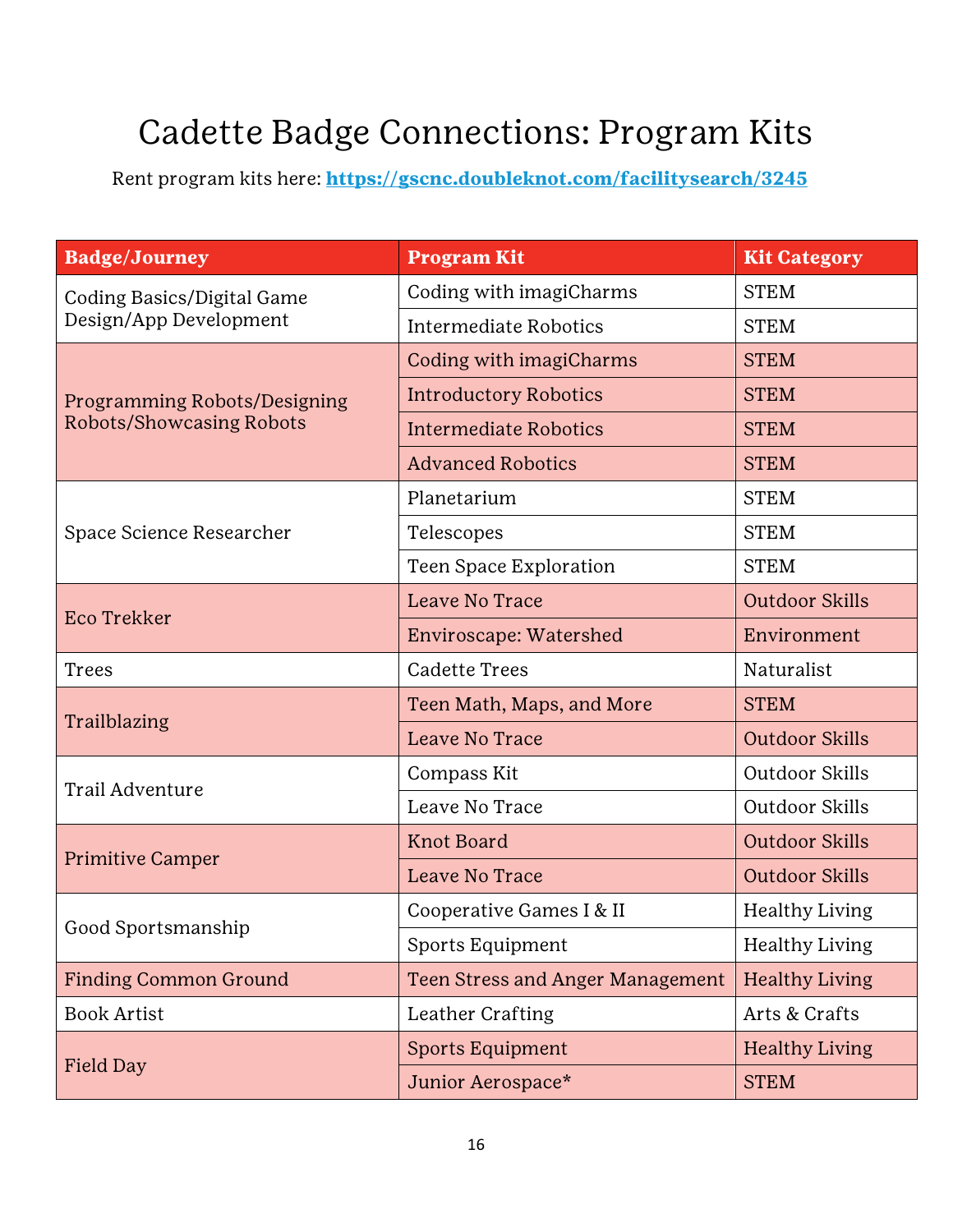|                                 | Cooperative Games I & II                  | <b>Healthy Living</b> |
|---------------------------------|-------------------------------------------|-----------------------|
| First Aid                       | <b>Emergency Preparedness</b>             | <b>Healthy Living</b> |
|                                 | <b>Girl Scout Legacies and Traditions</b> | History               |
|                                 | Uniform Sampler                           | History               |
| Girl Scout Way                  | <b>Girl Scout Games and Dramatics</b>     | Arts & Crafts         |
|                                 | <b>Classic Songbooks</b>                  | Arts & Crafts         |
| Eating for You                  | Grow Strong C/S/A                         | <b>Healthy Living</b> |
| <b>Business Creator</b>         | Design Time: Girls Go Techbridge          | <b>STEM</b>           |
| <b>Budgeting</b>                | Cadette Budgeting                         | Financial Literacy    |
| <b>Financing My Dreams</b>      | Cadette Financing My Dreams               | Financial Literacy    |
| Breathe Journey                 | Junior Aerospace*                         | <b>STEM</b>           |
| aMaze Journey                   | Teen Stress and Anger Management          | <b>Healthy Living</b> |
|                                 | Cooperative Games I & II                  | <b>Healthy Living</b> |
| Think Like a Programmer Journey | Coding with imagiCharms                   | <b>STEM</b>           |
|                                 | Intermediate Robotics                     | <b>STEM</b>           |
| Think Like an Engineer Journey  | Design Time: Girls Go Techbridge          | <b>STEM</b>           |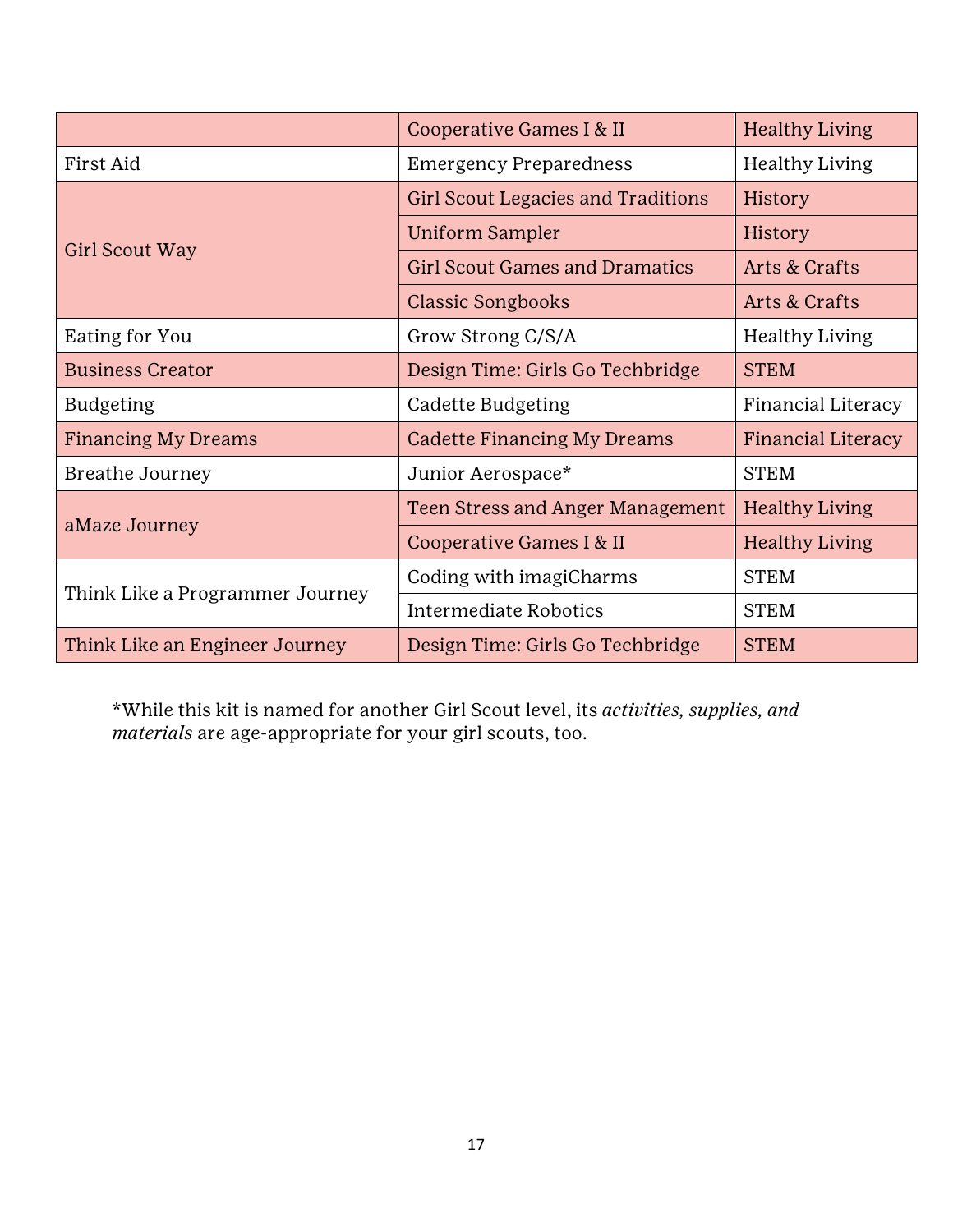#### <span id="page-17-0"></span>Senior Badge Connections: Program Kits

| <b>Badge/Journey</b>                                 | <b>Program Kit</b>            | <b>Kit Category</b>   |
|------------------------------------------------------|-------------------------------|-----------------------|
| Coding Basics/Digital Game<br>Design/App Development | Coding with imagiCharms       | <b>STEM</b>           |
|                                                      | <b>Intermediate Robotics</b>  | <b>STEM</b>           |
|                                                      | Coding with imagiCharms       | <b>STEM</b>           |
| Programming Robots/Designing                         | <b>Introductory Robotics</b>  | <b>STEM</b>           |
| <b>Robots/Showcasing Robots</b>                      | <b>Intermediate Robotics</b>  | <b>STEM</b>           |
|                                                      | <b>Advanced Robotics</b>      | <b>STEM</b>           |
|                                                      | Sewing Machines               | Arts & Crafts         |
| Science of Style                                     | Leather Crafting              | Arts & Crafts         |
|                                                      | <b>Teen Space Exploration</b> | <b>STEM</b>           |
| <b>Space Science Expert</b>                          | Telescopes                    | <b>STEM</b>           |
|                                                      | Planetarium                   | <b>STEM</b>           |
|                                                      | Leave No Trace                | Outdoor Skills        |
| Eco Explorer                                         | Enviroscapes (any)            | Environment           |
|                                                      | Eco-Box                       | Environment           |
| <b>Sky</b>                                           | Telescopes                    | <b>STEM</b>           |
|                                                      | Junior Weather Watch**        | <b>STEM</b>           |
|                                                      | Junior Aerospace*             | <b>STEM</b>           |
| Adventurer                                           | Leave No Trace                | Outdoor Skills        |
|                                                      | <b>Compass Kit</b>            | <b>Outdoor Skills</b> |
| <b>Trail Adventure</b>                               | Leave No Trace                | <b>Outdoor Skills</b> |
| <b>Adventure Camper</b>                              | Knot Board                    | Outdoor Skills        |
|                                                      | Teen Math, Maps, and More     | <b>STEM</b>           |
|                                                      | Leave No Trace                | Outdoor Skills        |
|                                                      | Compass Kit                   | Outdoor Skills        |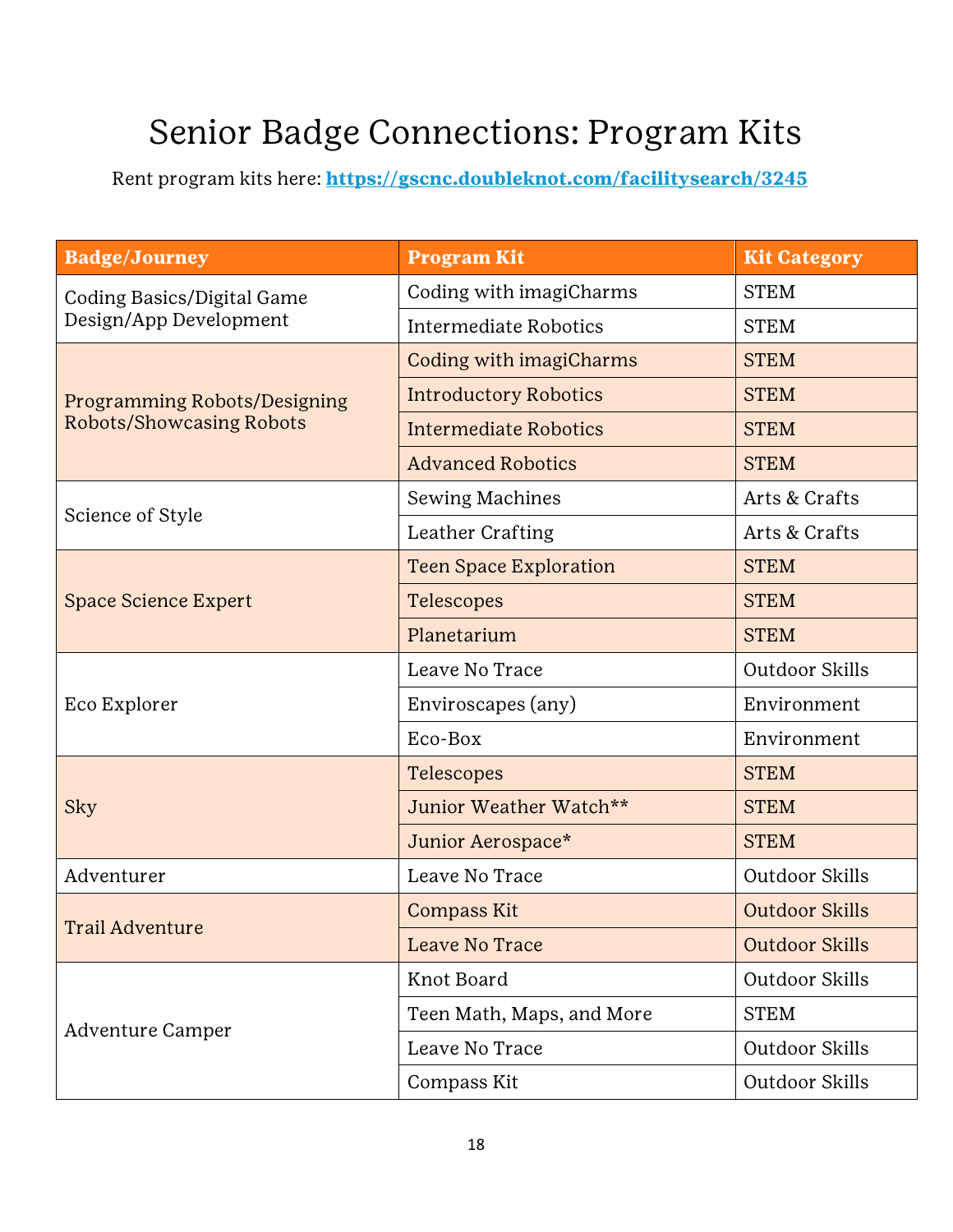| Cross-Training                  | <b>Sports Equipment</b>                   | <b>Healthy Living</b> |
|---------------------------------|-------------------------------------------|-----------------------|
|                                 | Yoga Mats                                 | <b>Healthy Living</b> |
| <b>Textile Artist</b>           | Sewing Machines                           | Arts & Crafts         |
|                                 | <b>Screen Printing</b>                    | Arts & Crafts         |
| Room Makeover                   | <b>Sewing Machines</b>                    | Arts & Crafts         |
| First Aid                       | <b>Emergency Preparedness</b>             | <b>Healthy Living</b> |
| Girl Scout Way                  | <b>Girl Scout Legacies and Traditions</b> | History               |
|                                 | <b>Uniform Sampler</b>                    | History               |
|                                 | <b>Girl Scout Games and Dramatics</b>     | Arts & Crafts         |
|                                 | <b>Classic Songbooks</b>                  | Arts & Crafts         |
| Women's Health                  | Teen Stress and Anger Management          | <b>Healthy Living</b> |
|                                 | Grow Strong C/S/A                         | <b>Healthy Living</b> |
| <b>Troupe Performer</b>         | <b>Girl Scout Games and Dramatics</b>     | Arts & Crafts         |
| Car Care                        | Car Care                                  | <b>Healthy Living</b> |
| Think Like a Programmer Journey | Coding with imagiCharms                   | <b>STEM</b>           |
|                                 | <b>Intermediate Robotics</b>              | <b>STEM</b>           |
|                                 | <b>Advanced Robotics</b>                  | <b>STEM</b>           |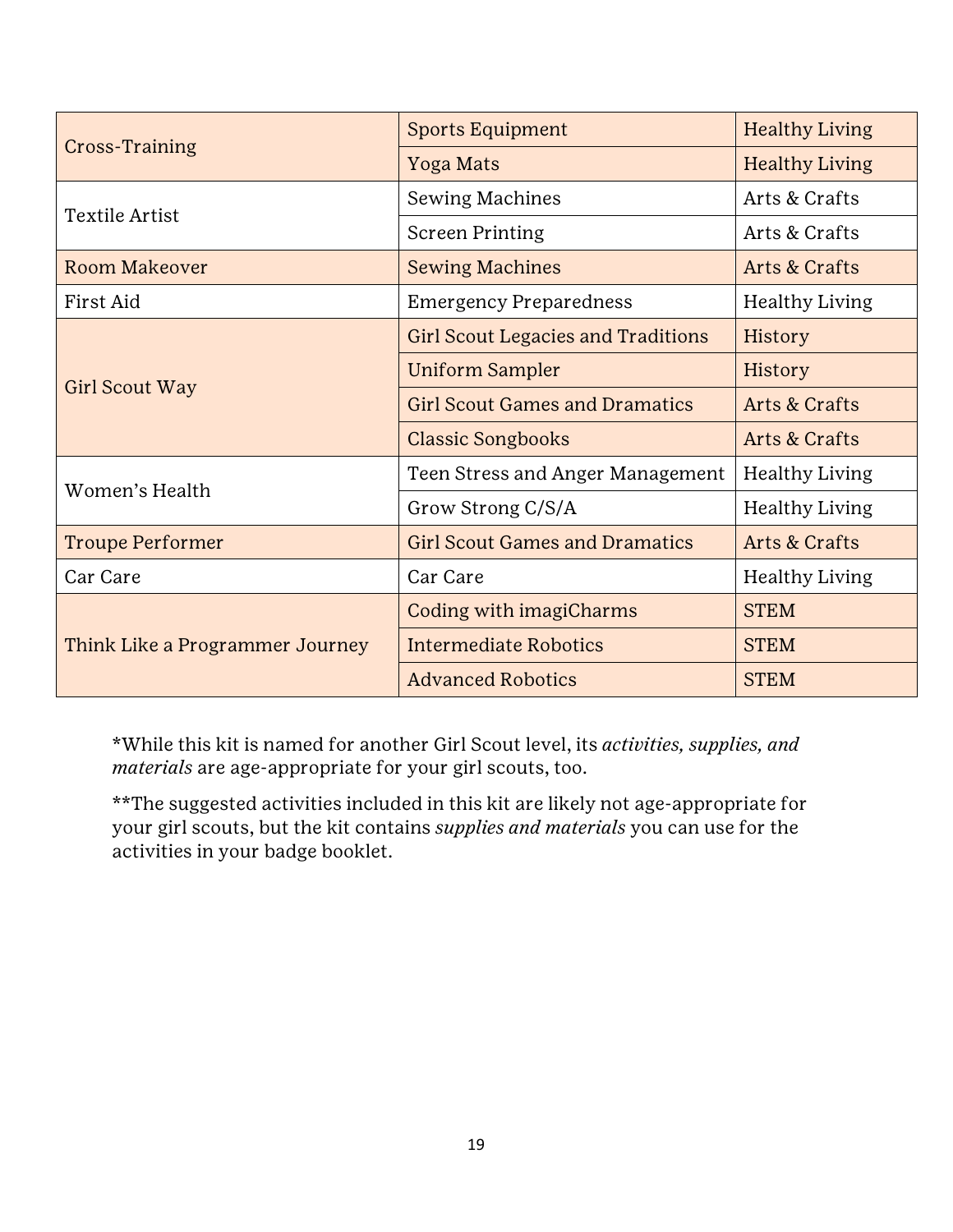#### <span id="page-19-0"></span>Ambassador Badge Connections: Program Kits

| <b>Badge/Journey</b>                                 | <b>Program Kit</b>               | <b>Kit Category</b>   |
|------------------------------------------------------|----------------------------------|-----------------------|
| Coding Basics/Digital Game<br>Design/App Development | Coding with imagiCharms          | <b>STEM</b>           |
|                                                      | Intermediate Robotics            | <b>STEM</b>           |
|                                                      | Coding with imagiCharms          | <b>STEM</b>           |
| <b>Programming Robots/Designing</b>                  | <b>Introductory Robotics</b>     | <b>STEM</b>           |
| <b>Robots/Showcasing Robots</b>                      | <b>Intermediate Robotics</b>     | <b>STEM</b>           |
|                                                      | <b>Advanced Robotics</b>         | <b>STEM</b>           |
|                                                      | Teen Space Exploration           | <b>STEM</b>           |
| Space Science Master                                 | Telescopes                       | <b>STEM</b>           |
|                                                      | Planetarium                      | <b>STEM</b>           |
|                                                      | Leave No Trace                   | Outdoor Skills        |
| <b>Eco Advocate</b>                                  | Enviroscapes (any)               | Environment           |
|                                                      | Eco-Box                          | Environment           |
| Water                                                | Enviroscapes (Coastal/Watershed) | <b>STEM</b>           |
|                                                      | WOW! Wonders of Water**          | Journeys              |
| <b>Trail Adventure</b>                               | <b>Compass Kit</b>               | <b>Outdoor Skills</b> |
|                                                      | Leave No Trace                   | <b>Outdoor Skills</b> |
|                                                      | Teen Math, Maps, and More        | <b>STEM</b>           |
| Ultimate Recreation Challenge                        | Knot Board                       | Outdoor Skills        |
|                                                      | Teen Math, Maps, and More        | <b>STEM</b>           |
|                                                      | Leave No Trace                   | Outdoor Skills        |
|                                                      | Compass Kit                      | Outdoor Skills        |
| <b>Survival Camper</b>                               | <b>Knot Board</b>                | <b>Outdoor Skills</b> |
|                                                      | Leave No Trace                   | <b>Outdoor Skills</b> |
|                                                      | <b>Compass Kit</b>               | <b>Outdoor Skills</b> |